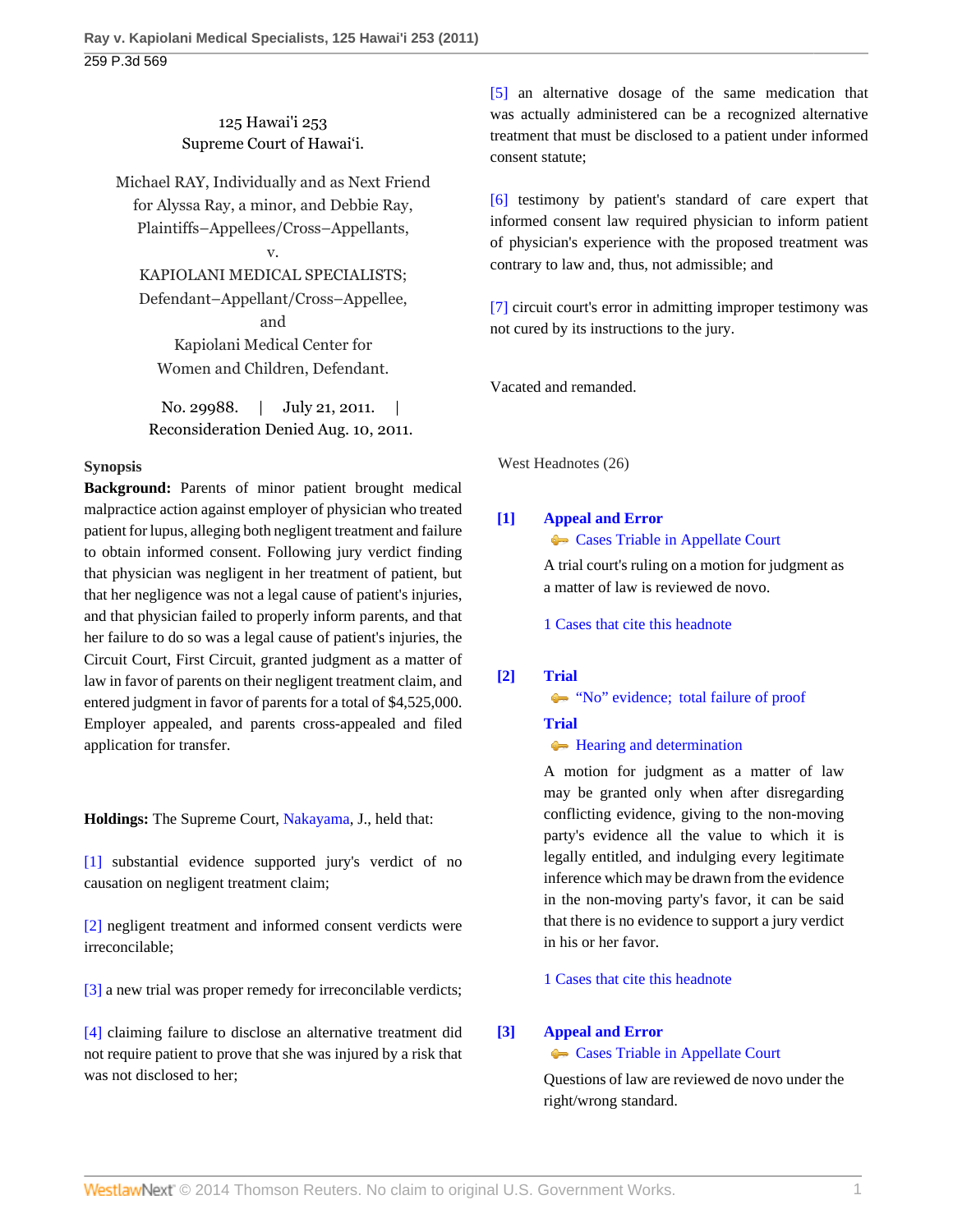[1 Cases that cite this headnote](http://www.westlaw.com/Link/RelatedInformation/DocHeadnoteLink?docGuid=I50d2a3f3b47511e093b4f77be4dcecfa&headnoteId=202575946600320130206225351&originationContext=document&vr=3.0&rs=cblt1.0&transitionType=CitingReferences&contextData=(sc.Default))

### <span id="page-1-0"></span>**[\[4\]](#page-9-0) [Evidence](http://www.westlaw.com/Browse/Home/KeyNumber/157/View.html?docGuid=I50d2a3f3b47511e093b4f77be4dcecfa&originationContext=document&vr=3.0&rs=cblt1.0&transitionType=DocumentItem&contextData=(sc.Default))**

**[Cause and effect](http://www.westlaw.com/Browse/Home/KeyNumber/157k571(9)/View.html?docGuid=I50d2a3f3b47511e093b4f77be4dcecfa&originationContext=document&vr=3.0&rs=cblt1.0&transitionType=DocumentItem&contextData=(sc.Default))** 

## **[Health](http://www.westlaw.com/Browse/Home/KeyNumber/198H/View.html?docGuid=I50d2a3f3b47511e093b4f77be4dcecfa&originationContext=document&vr=3.0&rs=cblt1.0&transitionType=DocumentItem&contextData=(sc.Default))**

### **[Pharmacological services](http://www.westlaw.com/Browse/Home/KeyNumber/198Hk823(13)/View.html?docGuid=I50d2a3f3b47511e093b4f77be4dcecfa&originationContext=document&vr=3.0&rs=cblt1.0&transitionType=DocumentItem&contextData=(sc.Default))**

There was substantial evidence supporting jury's verdict on negligent treatment medical malpractice claim, that the steroids physician administered to treat patient's lupus did not cause patient's permanent muscle weakness; a second treating physician testified that he could not confirm whether the steroids administered by defendant physician caused patient's weakness, defendant physician testified that she could not confirm whether her steroids caused patient's weakness, two other physicians testified that they employed a similar treatment to the one performed by defendant physician and it had not caused permanent steroid myopathy, and other witnesses also testified that they had not heard of permanent muscle weakness as a result of steroid myopathy and that it had not been reported in medical literature.

#### [Cases that cite this headnote](http://www.westlaw.com/Link/RelatedInformation/DocHeadnoteLink?docGuid=I50d2a3f3b47511e093b4f77be4dcecfa&headnoteId=202575946600420130206225351&originationContext=document&vr=3.0&rs=cblt1.0&transitionType=CitingReferences&contextData=(sc.Default))

## <span id="page-1-2"></span>**[\[5\]](#page-9-1) [Health](http://www.westlaw.com/Browse/Home/KeyNumber/198H/View.html?docGuid=I50d2a3f3b47511e093b4f77be4dcecfa&originationContext=document&vr=3.0&rs=cblt1.0&transitionType=DocumentItem&contextData=(sc.Default))**

### **[Proximate Cause](http://www.westlaw.com/Browse/Home/KeyNumber/198Hk630/View.html?docGuid=I50d2a3f3b47511e093b4f77be4dcecfa&originationContext=document&vr=3.0&rs=cblt1.0&transitionType=DocumentItem&contextData=(sc.Default))**

In medical malpractice action alleging negligent treatment, patient bore the burden of proving that her injuries resulted from physician's treatment.

[Cases that cite this headnote](http://www.westlaw.com/Link/RelatedInformation/DocHeadnoteLink?docGuid=I50d2a3f3b47511e093b4f77be4dcecfa&headnoteId=202575946600520130206225351&originationContext=document&vr=3.0&rs=cblt1.0&transitionType=CitingReferences&contextData=(sc.Default))

#### <span id="page-1-3"></span>**[\[6\]](#page-9-2) [Appeal and Error](http://www.westlaw.com/Browse/Home/KeyNumber/30/View.html?docGuid=I50d2a3f3b47511e093b4f77be4dcecfa&originationContext=document&vr=3.0&rs=cblt1.0&transitionType=DocumentItem&contextData=(sc.Default))**

#### • [On conflicting evidence](http://www.westlaw.com/Browse/Home/KeyNumber/30k1002/View.html?docGuid=I50d2a3f3b47511e093b4f77be4dcecfa&originationContext=document&vr=3.0&rs=cblt1.0&transitionType=DocumentItem&contextData=(sc.Default))

Verdicts based on conflicting evidence will not be set aside where there is substantial evidence to support the jury's findings.

### [3 Cases that cite this headnote](http://www.westlaw.com/Link/RelatedInformation/DocHeadnoteLink?docGuid=I50d2a3f3b47511e093b4f77be4dcecfa&headnoteId=202575946600620130206225351&originationContext=document&vr=3.0&rs=cblt1.0&transitionType=CitingReferences&contextData=(sc.Default))

### <span id="page-1-4"></span>**[\[7\]](#page-9-3) [Evidence](http://www.westlaw.com/Browse/Home/KeyNumber/157/View.html?docGuid=I50d2a3f3b47511e093b4f77be4dcecfa&originationContext=document&vr=3.0&rs=cblt1.0&transitionType=DocumentItem&contextData=(sc.Default))**

[Sufficiency to support verdict or finding](http://www.westlaw.com/Browse/Home/KeyNumber/157k597/View.html?docGuid=I50d2a3f3b47511e093b4f77be4dcecfa&originationContext=document&vr=3.0&rs=cblt1.0&transitionType=DocumentItem&contextData=(sc.Default))

"Substantial evidence" is credible evidence which is of sufficient quality and probative value to enable a person of reasonable caution to support a conclusion.

[1 Cases that cite this headnote](http://www.westlaw.com/Link/RelatedInformation/DocHeadnoteLink?docGuid=I50d2a3f3b47511e093b4f77be4dcecfa&headnoteId=202575946600720130206225351&originationContext=document&vr=3.0&rs=cblt1.0&transitionType=CitingReferences&contextData=(sc.Default))

### <span id="page-1-5"></span>**[\[8\]](#page-10-0) [Evidence](http://www.westlaw.com/Browse/Home/KeyNumber/157/View.html?docGuid=I50d2a3f3b47511e093b4f77be4dcecfa&originationContext=document&vr=3.0&rs=cblt1.0&transitionType=DocumentItem&contextData=(sc.Default))**

#### **[Testimony of Experts](http://www.westlaw.com/Browse/Home/KeyNumber/157k569/View.html?docGuid=I50d2a3f3b47511e093b4f77be4dcecfa&originationContext=document&vr=3.0&rs=cblt1.0&transitionType=DocumentItem&contextData=(sc.Default))**

Expert testimony is not conclusive and like any testimony, the jury may accept or reject it.

[Cases that cite this headnote](http://www.westlaw.com/Link/RelatedInformation/DocHeadnoteLink?docGuid=I50d2a3f3b47511e093b4f77be4dcecfa&headnoteId=202575946600820130206225351&originationContext=document&vr=3.0&rs=cblt1.0&transitionType=CitingReferences&contextData=(sc.Default))

#### <span id="page-1-1"></span>**[\[9\]](#page-10-1) [Trial](http://www.westlaw.com/Browse/Home/KeyNumber/388/View.html?docGuid=I50d2a3f3b47511e093b4f77be4dcecfa&originationContext=document&vr=3.0&rs=cblt1.0&transitionType=DocumentItem&contextData=(sc.Default))**

### • [Inconsistent findings](http://www.westlaw.com/Browse/Home/KeyNumber/388k358/View.html?docGuid=I50d2a3f3b47511e093b4f77be4dcecfa&originationContext=document&vr=3.0&rs=cblt1.0&transitionType=DocumentItem&contextData=(sc.Default))

Negligent treatment verdict finding that physician was negligent in her treatment of patient, but that her negligence was not a legal cause of patient's injuries, and informed consent verdict finding that physician failed to properly inform patient, and that her failure to do so was a legal cause of patient's injuries, were irreconcilable, where, in both interrogatories, the jury was called upon to decide whether the second and third pulses of steroids physician administered to patient caused patient's injuries, and jury gave different responses.

[1 Cases that cite this headnote](http://www.westlaw.com/Link/RelatedInformation/DocHeadnoteLink?docGuid=I50d2a3f3b47511e093b4f77be4dcecfa&headnoteId=202575946600920130206225351&originationContext=document&vr=3.0&rs=cblt1.0&transitionType=CitingReferences&contextData=(sc.Default))

#### <span id="page-1-6"></span>**[\[10\]](#page-10-2) [New Trial](http://www.westlaw.com/Browse/Home/KeyNumber/275/View.html?docGuid=I50d2a3f3b47511e093b4f77be4dcecfa&originationContext=document&vr=3.0&rs=cblt1.0&transitionType=DocumentItem&contextData=(sc.Default))**

### • [Inconsistent findings](http://www.westlaw.com/Browse/Home/KeyNumber/275k60/View.html?docGuid=I50d2a3f3b47511e093b4f77be4dcecfa&originationContext=document&vr=3.0&rs=cblt1.0&transitionType=DocumentItem&contextData=(sc.Default))

A conflict in the answers to questions in a special verdict does not automatically warrant a new trial; a new trial will be ordered only if the conflict is irreconcilable.

[2 Cases that cite this headnote](http://www.westlaw.com/Link/RelatedInformation/DocHeadnoteLink?docGuid=I50d2a3f3b47511e093b4f77be4dcecfa&headnoteId=202575946601020130206225351&originationContext=document&vr=3.0&rs=cblt1.0&transitionType=CitingReferences&contextData=(sc.Default))

#### <span id="page-1-7"></span>**[\[11\]](#page-10-3) [New Trial](http://www.westlaw.com/Browse/Home/KeyNumber/275/View.html?docGuid=I50d2a3f3b47511e093b4f77be4dcecfa&originationContext=document&vr=3.0&rs=cblt1.0&transitionType=DocumentItem&contextData=(sc.Default))**

### • [Inconsistent findings](http://www.westlaw.com/Browse/Home/KeyNumber/275k60/View.html?docGuid=I50d2a3f3b47511e093b4f77be4dcecfa&originationContext=document&vr=3.0&rs=cblt1.0&transitionType=DocumentItem&contextData=(sc.Default))

In determining whether an irreconcilable conflict exists between answers to special verdict questions, as would warrant new trial, the answers are to be construed in the context of the surrounding circumstances and in connection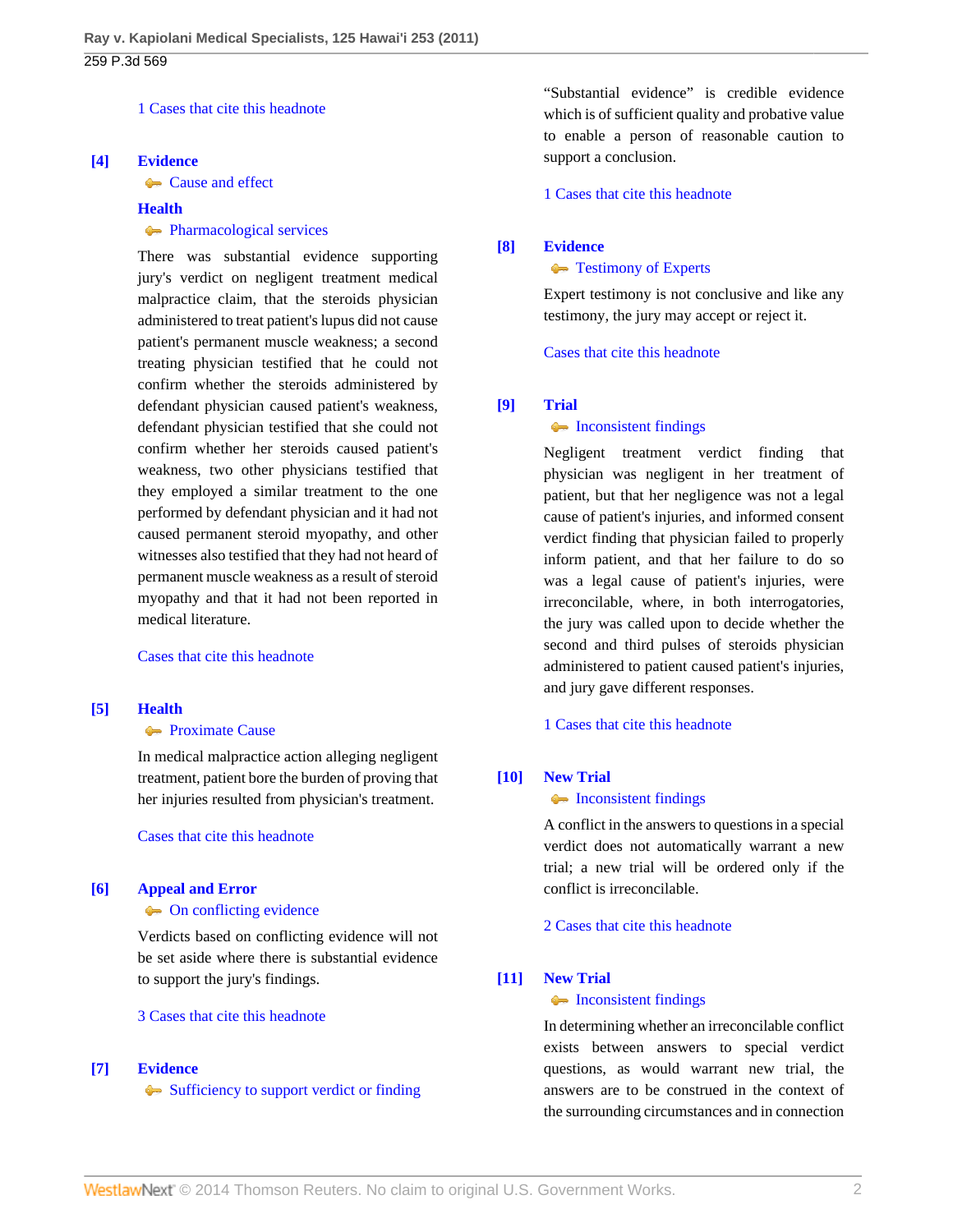## 259 P.3d 569

with the pleadings, instructions, and issues submitted.

### [2 Cases that cite this headnote](http://www.westlaw.com/Link/RelatedInformation/DocHeadnoteLink?docGuid=I50d2a3f3b47511e093b4f77be4dcecfa&headnoteId=202575946601120130206225351&originationContext=document&vr=3.0&rs=cblt1.0&transitionType=CitingReferences&contextData=(sc.Default))

### <span id="page-2-2"></span>**[\[12\]](#page-10-4) [Health](http://www.westlaw.com/Browse/Home/KeyNumber/198H/View.html?docGuid=I50d2a3f3b47511e093b4f77be4dcecfa&originationContext=document&vr=3.0&rs=cblt1.0&transitionType=DocumentItem&contextData=(sc.Default))**

**[Proximate Cause](http://www.westlaw.com/Browse/Home/KeyNumber/198Hk630/View.html?docGuid=I50d2a3f3b47511e093b4f77be4dcecfa&originationContext=document&vr=3.0&rs=cblt1.0&transitionType=DocumentItem&contextData=(sc.Default))** 

#### **[Health](http://www.westlaw.com/Browse/Home/KeyNumber/198H/View.html?docGuid=I50d2a3f3b47511e093b4f77be4dcecfa&originationContext=document&vr=3.0&rs=cblt1.0&transitionType=DocumentItem&contextData=(sc.Default))**

[Informed consent in general; duty to](http://www.westlaw.com/Browse/Home/KeyNumber/198Hk906/View.html?docGuid=I50d2a3f3b47511e093b4f77be4dcecfa&originationContext=document&vr=3.0&rs=cblt1.0&transitionType=DocumentItem&contextData=(sc.Default)) [disclose](http://www.westlaw.com/Browse/Home/KeyNumber/198Hk906/View.html?docGuid=I50d2a3f3b47511e093b4f77be4dcecfa&originationContext=document&vr=3.0&rs=cblt1.0&transitionType=DocumentItem&contextData=(sc.Default))

Both negligent treatment and informed consent medical malpractice claims require a finding that the treatment was a substantial factor in bringing about the plaintiff's injuries.

[Cases that cite this headnote](http://www.westlaw.com/Link/RelatedInformation/DocHeadnoteLink?docGuid=I50d2a3f3b47511e093b4f77be4dcecfa&headnoteId=202575946601220130206225351&originationContext=document&vr=3.0&rs=cblt1.0&transitionType=CitingReferences&contextData=(sc.Default))

## <span id="page-2-3"></span>**[\[13\]](#page-10-5) [Appeal and Error](http://www.westlaw.com/Browse/Home/KeyNumber/30/View.html?docGuid=I50d2a3f3b47511e093b4f77be4dcecfa&originationContext=document&vr=3.0&rs=cblt1.0&transitionType=DocumentItem&contextData=(sc.Default))**

#### [In general; general verdict](http://www.westlaw.com/Browse/Home/KeyNumber/30k218.1/View.html?docGuid=I50d2a3f3b47511e093b4f77be4dcecfa&originationContext=document&vr=3.0&rs=cblt1.0&transitionType=DocumentItem&contextData=(sc.Default))

Physician's employer waived appellate review of its argument that negligent treatment verdict finding no causation and informed consent verdict finding causation were not irreconcilable because physician's prescription of fourth pulse of steroid could have constituted her negligent treatment, and the fourth pulse did not cause patient's injuries, even though, in the trial court, employer argued that if prescribing the four weeks was negligent, that negligence could not have been a legal cause of patient's injuries and this fact could explain the jury's nocausation finding, where employer made the latter argument in its reply brief in its motion for judgment as a matter of law on the grounds that physician's treatment was not negligent as a matter of law, and physician never argued its interpretation of the jury's verdict when challenging the circuit court's grant of judgment as a matter of law in favor of patient on the issue of causation.

## [Cases that cite this headnote](http://www.westlaw.com/Link/RelatedInformation/DocHeadnoteLink?docGuid=I50d2a3f3b47511e093b4f77be4dcecfa&headnoteId=202575946601320130206225351&originationContext=document&vr=3.0&rs=cblt1.0&transitionType=CitingReferences&contextData=(sc.Default))

#### <span id="page-2-0"></span>**[\[14\]](#page-11-0) [New Trial](http://www.westlaw.com/Browse/Home/KeyNumber/275/View.html?docGuid=I50d2a3f3b47511e093b4f77be4dcecfa&originationContext=document&vr=3.0&rs=cblt1.0&transitionType=DocumentItem&contextData=(sc.Default))**

#### • [Inconsistent findings](http://www.westlaw.com/Browse/Home/KeyNumber/275k60/View.html?docGuid=I50d2a3f3b47511e093b4f77be4dcecfa&originationContext=document&vr=3.0&rs=cblt1.0&transitionType=DocumentItem&contextData=(sc.Default))

The grant of a new trial was the proper remedy for irreconcilable negligent treatment and informed consent verdicts in medical malpractice action.

#### [Cases that cite this headnote](http://www.westlaw.com/Link/RelatedInformation/DocHeadnoteLink?docGuid=I50d2a3f3b47511e093b4f77be4dcecfa&headnoteId=202575946601420130206225351&originationContext=document&vr=3.0&rs=cblt1.0&transitionType=CitingReferences&contextData=(sc.Default))

### <span id="page-2-4"></span>**[\[15\]](#page-11-1) [New Trial](http://www.westlaw.com/Browse/Home/KeyNumber/275/View.html?docGuid=I50d2a3f3b47511e093b4f77be4dcecfa&originationContext=document&vr=3.0&rs=cblt1.0&transitionType=DocumentItem&contextData=(sc.Default))**

• [Inconsistent findings](http://www.westlaw.com/Browse/Home/KeyNumber/275k60/View.html?docGuid=I50d2a3f3b47511e093b4f77be4dcecfa&originationContext=document&vr=3.0&rs=cblt1.0&transitionType=DocumentItem&contextData=(sc.Default))

A new trial is generally the remedy for an irreconcilable verdict.

[2 Cases that cite this headnote](http://www.westlaw.com/Link/RelatedInformation/DocHeadnoteLink?docGuid=I50d2a3f3b47511e093b4f77be4dcecfa&headnoteId=202575946601520130206225351&originationContext=document&vr=3.0&rs=cblt1.0&transitionType=CitingReferences&contextData=(sc.Default))

#### <span id="page-2-5"></span>**[\[16\]](#page-11-2) [Appeal and Error](http://www.westlaw.com/Browse/Home/KeyNumber/30/View.html?docGuid=I50d2a3f3b47511e093b4f77be4dcecfa&originationContext=document&vr=3.0&rs=cblt1.0&transitionType=DocumentItem&contextData=(sc.Default))**

### **[In general; general verdict](http://www.westlaw.com/Browse/Home/KeyNumber/30k218.1/View.html?docGuid=I50d2a3f3b47511e093b4f77be4dcecfa&originationContext=document&vr=3.0&rs=cblt1.0&transitionType=DocumentItem&contextData=(sc.Default))**

Physician's employer did not waive its objection to inconsistency in jury's negligent treatment and informed consent verdicts by failing to object before the jury was excused, where employer was not seeking a new trial on that ground and the circuit court raised the issue sua sponte and granted judgment as a matter of law in favor of patient on that ground.

[Cases that cite this headnote](http://www.westlaw.com/Link/RelatedInformation/DocHeadnoteLink?docGuid=I50d2a3f3b47511e093b4f77be4dcecfa&headnoteId=202575946601620130206225351&originationContext=document&vr=3.0&rs=cblt1.0&transitionType=CitingReferences&contextData=(sc.Default))

### <span id="page-2-1"></span>**[\[17\]](#page-11-3) [Health](http://www.westlaw.com/Browse/Home/KeyNumber/198H/View.html?docGuid=I50d2a3f3b47511e093b4f77be4dcecfa&originationContext=document&vr=3.0&rs=cblt1.0&transitionType=DocumentItem&contextData=(sc.Default))**

## [Informed consent in general; duty to](http://www.westlaw.com/Browse/Home/KeyNumber/198Hk906/View.html?docGuid=I50d2a3f3b47511e093b4f77be4dcecfa&originationContext=document&vr=3.0&rs=cblt1.0&transitionType=DocumentItem&contextData=(sc.Default)) [disclose](http://www.westlaw.com/Browse/Home/KeyNumber/198Hk906/View.html?docGuid=I50d2a3f3b47511e093b4f77be4dcecfa&originationContext=document&vr=3.0&rs=cblt1.0&transitionType=DocumentItem&contextData=(sc.Default))

Patient bringing an informed consent action against physician for failure to disclose an alternative treatment was not required to prove that she was injured by a risk that was not disclosed to her. [HRS § 671–3\(b\)](http://www.westlaw.com/Link/Document/FullText?findType=L&pubNum=1000522&cite=HISTS671-3&originatingDoc=I50d2a3f3b47511e093b4f77be4dcecfa&refType=SP&originationContext=document&vr=3.0&rs=cblt1.0&transitionType=DocumentItem&contextData=(sc.Default)#co_pp_a83b000018c76).

[Cases that cite this headnote](http://www.westlaw.com/Link/RelatedInformation/DocHeadnoteLink?docGuid=I50d2a3f3b47511e093b4f77be4dcecfa&headnoteId=202575946601720130206225351&originationContext=document&vr=3.0&rs=cblt1.0&transitionType=CitingReferences&contextData=(sc.Default))

### <span id="page-2-6"></span>**[\[18\]](#page-13-0) [Statutes](http://www.westlaw.com/Browse/Home/KeyNumber/361/View.html?docGuid=I50d2a3f3b47511e093b4f77be4dcecfa&originationContext=document&vr=3.0&rs=cblt1.0&transitionType=DocumentItem&contextData=(sc.Default))**

**[Legislative silence, inaction, or](http://www.westlaw.com/Browse/Home/KeyNumber/361k1267/View.html?docGuid=I50d2a3f3b47511e093b4f77be4dcecfa&originationContext=document&vr=3.0&rs=cblt1.0&transitionType=DocumentItem&contextData=(sc.Default))** [acquiescence](http://www.westlaw.com/Browse/Home/KeyNumber/361k1267/View.html?docGuid=I50d2a3f3b47511e093b4f77be4dcecfa&originationContext=document&vr=3.0&rs=cblt1.0&transitionType=DocumentItem&contextData=(sc.Default))

When the legislature fails to act in response to a court's statutory interpretation, the consequence is that the statutory interpretation of the court must be considered to have the tacit approval of the legislature and the effect of legislation.

#### [Cases that cite this headnote](http://www.westlaw.com/Link/RelatedInformation/DocHeadnoteLink?docGuid=I50d2a3f3b47511e093b4f77be4dcecfa&headnoteId=202575946601820130206225351&originationContext=document&vr=3.0&rs=cblt1.0&transitionType=CitingReferences&contextData=(sc.Default))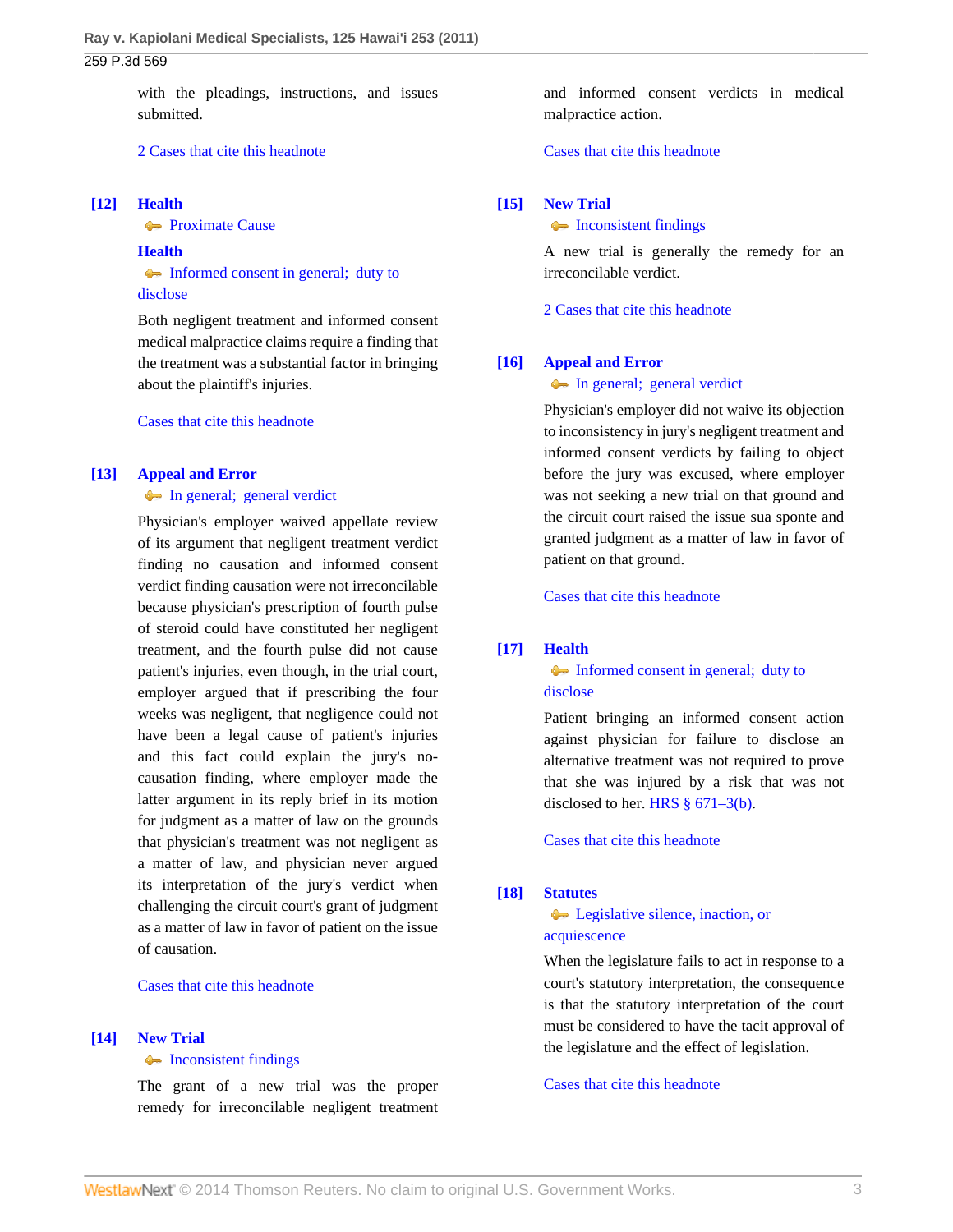### <span id="page-3-3"></span>**[\[19\]](#page-13-1) [Appeal and Error](http://www.westlaw.com/Browse/Home/KeyNumber/30/View.html?docGuid=I50d2a3f3b47511e093b4f77be4dcecfa&originationContext=document&vr=3.0&rs=cblt1.0&transitionType=DocumentItem&contextData=(sc.Default))**

### Recessity of timely objection

Physician's employer waived appellate review of argument that a different dose option for the same medication that was actually administered is not an alternative treatment or procedure that must be disclosed to a patient under informed consent statute, where employer did not raise argument until its reply brief in support of its renewed motion for judgment as a matter of law on informed consent. HRS  $§$  671–3(b)(4).

[Cases that cite this headnote](http://www.westlaw.com/Link/RelatedInformation/DocHeadnoteLink?docGuid=I50d2a3f3b47511e093b4f77be4dcecfa&headnoteId=202575946601920130206225351&originationContext=document&vr=3.0&rs=cblt1.0&transitionType=CitingReferences&contextData=(sc.Default))

### <span id="page-3-0"></span>**[\[20\]](#page-13-2) [Health](http://www.westlaw.com/Browse/Home/KeyNumber/198H/View.html?docGuid=I50d2a3f3b47511e093b4f77be4dcecfa&originationContext=document&vr=3.0&rs=cblt1.0&transitionType=DocumentItem&contextData=(sc.Default))**

## [Informed consent in general; duty to](http://www.westlaw.com/Browse/Home/KeyNumber/198Hk906/View.html?docGuid=I50d2a3f3b47511e093b4f77be4dcecfa&originationContext=document&vr=3.0&rs=cblt1.0&transitionType=DocumentItem&contextData=(sc.Default)) [disclose](http://www.westlaw.com/Browse/Home/KeyNumber/198Hk906/View.html?docGuid=I50d2a3f3b47511e093b4f77be4dcecfa&originationContext=document&vr=3.0&rs=cblt1.0&transitionType=DocumentItem&contextData=(sc.Default))

An alternative dosage of the same medication that was actually administered can be a "recognized alternative treatment" that must be disclosed to a patient under informed consent statute. [HRS § 671–3\(b\)\(4\)](http://www.westlaw.com/Link/Document/FullText?findType=L&pubNum=1000522&cite=HISTS671-3&originatingDoc=I50d2a3f3b47511e093b4f77be4dcecfa&refType=SP&originationContext=document&vr=3.0&rs=cblt1.0&transitionType=DocumentItem&contextData=(sc.Default)#co_pp_6ad60000aeea7).

[Cases that cite this headnote](http://www.westlaw.com/Link/RelatedInformation/DocHeadnoteLink?docGuid=I50d2a3f3b47511e093b4f77be4dcecfa&headnoteId=202575946602020130206225351&originationContext=document&vr=3.0&rs=cblt1.0&transitionType=CitingReferences&contextData=(sc.Default))

## <span id="page-3-4"></span>**[\[21\]](#page-13-3) [Evidence](http://www.westlaw.com/Browse/Home/KeyNumber/157/View.html?docGuid=I50d2a3f3b47511e093b4f77be4dcecfa&originationContext=document&vr=3.0&rs=cblt1.0&transitionType=DocumentItem&contextData=(sc.Default))**

[Due care and proper conduct](http://www.westlaw.com/Browse/Home/KeyNumber/157k571(3)/View.html?docGuid=I50d2a3f3b47511e093b4f77be4dcecfa&originationContext=document&vr=3.0&rs=cblt1.0&transitionType=DocumentItem&contextData=(sc.Default))

### **[Health](http://www.westlaw.com/Browse/Home/KeyNumber/198H/View.html?docGuid=I50d2a3f3b47511e093b4f77be4dcecfa&originationContext=document&vr=3.0&rs=cblt1.0&transitionType=DocumentItem&contextData=(sc.Default))**

### [Weight and sufficiency of evidence](http://www.westlaw.com/Browse/Home/KeyNumber/198Hk926/View.html?docGuid=I50d2a3f3b47511e093b4f77be4dcecfa&originationContext=document&vr=3.0&rs=cblt1.0&transitionType=DocumentItem&contextData=(sc.Default))

By adducing evidence that recognized alternative dosing regimens had a lower risk of steroid myopathy, patient with severe lupus adduced evidence that a reasonable person would need to hear about the different recognized pulsing methods to make an informed decision on treatment, requiring physician to disclose that information to patient under informed consent statute. [HRS § 671–3\(b\)\(4\)](http://www.westlaw.com/Link/Document/FullText?findType=L&pubNum=1000522&cite=HISTS671-3&originatingDoc=I50d2a3f3b47511e093b4f77be4dcecfa&refType=SP&originationContext=document&vr=3.0&rs=cblt1.0&transitionType=DocumentItem&contextData=(sc.Default)#co_pp_6ad60000aeea7).

[1 Cases that cite this headnote](http://www.westlaw.com/Link/RelatedInformation/DocHeadnoteLink?docGuid=I50d2a3f3b47511e093b4f77be4dcecfa&headnoteId=202575946602120130206225351&originationContext=document&vr=3.0&rs=cblt1.0&transitionType=CitingReferences&contextData=(sc.Default))

### <span id="page-3-1"></span>**[\[22\]](#page-14-0) [Evidence](http://www.westlaw.com/Browse/Home/KeyNumber/157/View.html?docGuid=I50d2a3f3b47511e093b4f77be4dcecfa&originationContext=document&vr=3.0&rs=cblt1.0&transitionType=DocumentItem&contextData=(sc.Default))**

### [Due care and proper conduct in general](http://www.westlaw.com/Browse/Home/KeyNumber/157k512/View.html?docGuid=I50d2a3f3b47511e093b4f77be4dcecfa&originationContext=document&vr=3.0&rs=cblt1.0&transitionType=DocumentItem&contextData=(sc.Default))

Informed consent statute's former requirement that a physician disclose the nature and character of the proposed treatment did not require physician to inform patient of physician's experience with the proposed treatment, and thus testimony by patient's standard of care expert that informed consent law required physician to inform patient of physician's experience with the proposed treatment was contrary to law and, thus, not admissible in medical malpractice action. [HRS § 671–3](http://www.westlaw.com/Link/Document/FullText?findType=L&pubNum=1000522&cite=HISTS671-3&originatingDoc=I50d2a3f3b47511e093b4f77be4dcecfa&refType=LQ&originationContext=document&vr=3.0&rs=cblt1.0&transitionType=DocumentItem&contextData=(sc.Default)).

[Cases that cite this headnote](http://www.westlaw.com/Link/RelatedInformation/DocHeadnoteLink?docGuid=I50d2a3f3b47511e093b4f77be4dcecfa&headnoteId=202575946602220130206225351&originationContext=document&vr=3.0&rs=cblt1.0&transitionType=CitingReferences&contextData=(sc.Default))

## <span id="page-3-5"></span>**[\[23\]](#page-14-1) [Health](http://www.westlaw.com/Browse/Home/KeyNumber/198H/View.html?docGuid=I50d2a3f3b47511e093b4f77be4dcecfa&originationContext=document&vr=3.0&rs=cblt1.0&transitionType=DocumentItem&contextData=(sc.Default))**

[Informed consent in general; duty to](http://www.westlaw.com/Browse/Home/KeyNumber/198Hk906/View.html?docGuid=I50d2a3f3b47511e093b4f77be4dcecfa&originationContext=document&vr=3.0&rs=cblt1.0&transitionType=DocumentItem&contextData=(sc.Default)) [disclose](http://www.westlaw.com/Browse/Home/KeyNumber/198Hk906/View.html?docGuid=I50d2a3f3b47511e093b4f77be4dcecfa&originationContext=document&vr=3.0&rs=cblt1.0&transitionType=DocumentItem&contextData=(sc.Default))

### **[Health](http://www.westlaw.com/Browse/Home/KeyNumber/198H/View.html?docGuid=I50d2a3f3b47511e093b4f77be4dcecfa&originationContext=document&vr=3.0&rs=cblt1.0&transitionType=DocumentItem&contextData=(sc.Default))**

### • [Surgical procedures](http://www.westlaw.com/Browse/Home/KeyNumber/198Hk908/View.html?docGuid=I50d2a3f3b47511e093b4f77be4dcecfa&originationContext=document&vr=3.0&rs=cblt1.0&transitionType=DocumentItem&contextData=(sc.Default))

The elements of informed consent commonly consist of ensuring that the patient consents to the prescribed procedure only after being made aware of the: (1) condition being treated; (2) nature and character of the proposed treatment or surgical procedure; (3) anticipated results; (4) recognized possible alternative forms of treatment; and (5) recognized serious possible risks, complications, and anticipated benefits involved in the treatment or surgical procedure, as well as the recognized possible alternative forms of treatment, including non-treatment. [HRS § 671–3.](http://www.westlaw.com/Link/Document/FullText?findType=L&pubNum=1000522&cite=HISTS671-3&originatingDoc=I50d2a3f3b47511e093b4f77be4dcecfa&refType=LQ&originationContext=document&vr=3.0&rs=cblt1.0&transitionType=DocumentItem&contextData=(sc.Default))

[Cases that cite this headnote](http://www.westlaw.com/Link/RelatedInformation/DocHeadnoteLink?docGuid=I50d2a3f3b47511e093b4f77be4dcecfa&headnoteId=202575946602320130206225351&originationContext=document&vr=3.0&rs=cblt1.0&transitionType=CitingReferences&contextData=(sc.Default))

## <span id="page-3-6"></span>**[\[24\]](#page-14-2) [Statutes](http://www.westlaw.com/Browse/Home/KeyNumber/361/View.html?docGuid=I50d2a3f3b47511e093b4f77be4dcecfa&originationContext=document&vr=3.0&rs=cblt1.0&transitionType=DocumentItem&contextData=(sc.Default))**

**[Dictionaries](http://www.westlaw.com/Browse/Home/KeyNumber/361k1181/View.html?docGuid=I50d2a3f3b47511e093b4f77be4dcecfa&originationContext=document&vr=3.0&rs=cblt1.0&transitionType=DocumentItem&contextData=(sc.Default))** 

#### **[Statutes](http://www.westlaw.com/Browse/Home/KeyNumber/361/View.html?docGuid=I50d2a3f3b47511e093b4f77be4dcecfa&originationContext=document&vr=3.0&rs=cblt1.0&transitionType=DocumentItem&contextData=(sc.Default))**

**Legal terms**; legal meaning

Supreme Court may resort to legal or other well accepted dictionaries as one way to determine the ordinary meaning of certain terms not statutorily defined.

[Cases that cite this headnote](http://www.westlaw.com/Link/RelatedInformation/DocHeadnoteLink?docGuid=I50d2a3f3b47511e093b4f77be4dcecfa&headnoteId=202575946602420130206225351&originationContext=document&vr=3.0&rs=cblt1.0&transitionType=CitingReferences&contextData=(sc.Default))

## <span id="page-3-2"></span>**[\[25\]](#page-15-0) [Appeal and Error](http://www.westlaw.com/Browse/Home/KeyNumber/30/View.html?docGuid=I50d2a3f3b47511e093b4f77be4dcecfa&originationContext=document&vr=3.0&rs=cblt1.0&transitionType=DocumentItem&contextData=(sc.Default))**

### [By instructions in general](http://www.westlaw.com/Browse/Home/KeyNumber/30k1053(3)/View.html?docGuid=I50d2a3f3b47511e093b4f77be4dcecfa&originationContext=document&vr=3.0&rs=cblt1.0&transitionType=DocumentItem&contextData=(sc.Default))

Circuit court's error in admitting testimony of patient's standard of care expert that State's informed consent law required physician to inform patient of physician's experience with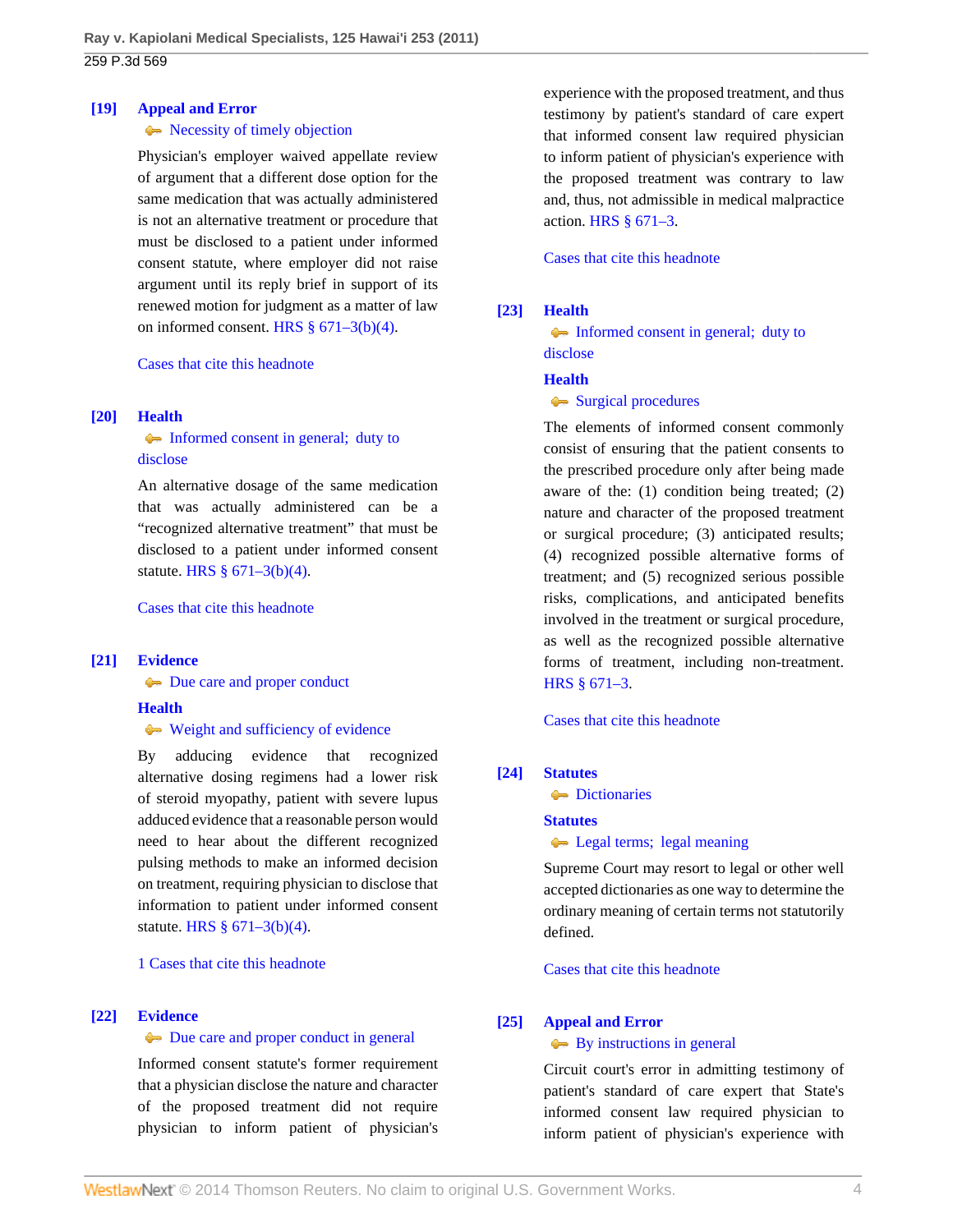the proposed treatment was not cured by its instructions to the jury in medical malpractice case, where cautionary instruction did not tell the jury that expert's testimony was inadmissible, and the circuit court allowed multiple witnesses to refer to the testimony before issuing a curative instruction more than three weeks after the inadmissible testimony.

### [Cases that cite this headnote](http://www.westlaw.com/Link/RelatedInformation/DocHeadnoteLink?docGuid=I50d2a3f3b47511e093b4f77be4dcecfa&headnoteId=202575946602520130206225351&originationContext=document&vr=3.0&rs=cblt1.0&transitionType=CitingReferences&contextData=(sc.Default))

# <span id="page-4-0"></span>**[\[26\]](#page-15-1) [Appeal and Error](http://www.westlaw.com/Browse/Home/KeyNumber/30/View.html?docGuid=I50d2a3f3b47511e093b4f77be4dcecfa&originationContext=document&vr=3.0&rs=cblt1.0&transitionType=DocumentItem&contextData=(sc.Default))**

### [Instructions understood or followed](http://www.westlaw.com/Browse/Home/KeyNumber/30k930(2)/View.html?docGuid=I50d2a3f3b47511e093b4f77be4dcecfa&originationContext=document&vr=3.0&rs=cblt1.0&transitionType=DocumentItem&contextData=(sc.Default))

When a court has admonished a jury to disregard an improper statement, the ordinary presumption is that the jury will do so.

### [Cases that cite this headnote](http://www.westlaw.com/Link/RelatedInformation/DocHeadnoteLink?docGuid=I50d2a3f3b47511e093b4f77be4dcecfa&headnoteId=202575946602620130206225351&originationContext=document&vr=3.0&rs=cblt1.0&transitionType=CitingReferences&contextData=(sc.Default))

## **Attorneys and Law Firms**

**\*\*572** [Kenneth S. Robbins](http://www.westlaw.com/Link/Document/FullText?findType=h&pubNum=176284&cite=0171864501&originatingDoc=I50d2a3f3b47511e093b4f77be4dcecfa&refType=RQ&originationContext=document&vr=3.0&rs=cblt1.0&transitionType=DocumentItem&contextData=(sc.Default)) of Robbins and Associates [\(John–Anderson L. Meyer](http://www.westlaw.com/Link/Document/FullText?findType=h&pubNum=176284&cite=0412280201&originatingDoc=I50d2a3f3b47511e093b4f77be4dcecfa&refType=RQ&originationContext=document&vr=3.0&rs=cblt1.0&transitionType=DocumentItem&contextData=(sc.Default)) and [Sergio Rufo](http://www.westlaw.com/Link/Document/FullText?findType=h&pubNum=176284&cite=0412279901&originatingDoc=I50d2a3f3b47511e093b4f77be4dcecfa&refType=RQ&originationContext=document&vr=3.0&rs=cblt1.0&transitionType=DocumentItem&contextData=(sc.Default)) of Robbins & Associates and [Andrea M. Gauthier](http://www.westlaw.com/Link/Document/FullText?findType=h&pubNum=176284&cite=0178972101&originatingDoc=I50d2a3f3b47511e093b4f77be4dcecfa&refType=RQ&originationContext=document&vr=3.0&rs=cblt1.0&transitionType=DocumentItem&contextData=(sc.Default)) of Horvitz & Levy LLP, with him on the briefs) for Defendant–Appellant/Cross– Appellee Kapiolani Medical Specialists.

[Robert S. Peck](http://www.westlaw.com/Link/Document/FullText?findType=h&pubNum=176284&cite=0107633201&originatingDoc=I50d2a3f3b47511e093b4f77be4dcecfa&refType=RQ&originationContext=document&vr=3.0&rs=cblt1.0&transitionType=DocumentItem&contextData=(sc.Default)) of the Center for Constitutional Litigation, P.C., pro hac vice, ([Collin M. \(Marty\) Fritz](http://www.westlaw.com/Link/Document/FullText?findType=h&pubNum=176284&cite=0142434001&originatingDoc=I50d2a3f3b47511e093b4f77be4dcecfa&refType=RQ&originationContext=document&vr=3.0&rs=cblt1.0&transitionType=DocumentItem&contextData=(sc.Default)) and [Allen K.](http://www.westlaw.com/Link/Document/FullText?findType=h&pubNum=176284&cite=0150051701&originatingDoc=I50d2a3f3b47511e093b4f77be4dcecfa&refType=RQ&originationContext=document&vr=3.0&rs=cblt1.0&transitionType=DocumentItem&contextData=(sc.Default)) [Williams](http://www.westlaw.com/Link/Document/FullText?findType=h&pubNum=176284&cite=0150051701&originatingDoc=I50d2a3f3b47511e093b4f77be4dcecfa&refType=RQ&originationContext=document&vr=3.0&rs=cblt1.0&transitionType=DocumentItem&contextData=(sc.Default)) of Trecker & Fritz, [Philip Russotti](http://www.westlaw.com/Link/Document/FullText?findType=h&pubNum=176284&cite=0179618101&originatingDoc=I50d2a3f3b47511e093b4f77be4dcecfa&refType=RQ&originationContext=document&vr=3.0&rs=cblt1.0&transitionType=DocumentItem&contextData=(sc.Default)) of Wingate, Russotti & Shapiro, LLP, pro hac vice, and Margaret C. Jenkins with him on the briefs) for Plaintiffs–Appellees/ Cross–Appellants.

[Girard D. Lau,](http://www.westlaw.com/Link/Document/FullText?findType=h&pubNum=176284&cite=0228839001&originatingDoc=I50d2a3f3b47511e093b4f77be4dcecfa&refType=RQ&originationContext=document&vr=3.0&rs=cblt1.0&transitionType=DocumentItem&contextData=(sc.Default)) Solicitor General, [Kimberly Tsumoto Guidry](http://www.westlaw.com/Link/Document/FullText?findType=h&pubNum=176284&cite=0372823901&originatingDoc=I50d2a3f3b47511e093b4f77be4dcecfa&refType=RQ&originationContext=document&vr=3.0&rs=cblt1.0&transitionType=DocumentItem&contextData=(sc.Default)) and [Deirdre Marie–Iha](http://www.westlaw.com/Link/Document/FullText?findType=h&pubNum=176284&cite=0464365301&originatingDoc=I50d2a3f3b47511e093b4f77be4dcecfa&refType=RQ&originationContext=document&vr=3.0&rs=cblt1.0&transitionType=DocumentItem&contextData=(sc.Default)), Deputy Solicitors General, for Amicus Curiae Attorney General of the State of Hawai'i.

[Arthur F. Roeca](http://www.westlaw.com/Link/Document/FullText?findType=h&pubNum=176284&cite=0152204101&originatingDoc=I50d2a3f3b47511e093b4f77be4dcecfa&refType=RQ&originationContext=document&vr=3.0&rs=cblt1.0&transitionType=DocumentItem&contextData=(sc.Default)), [April Luria](http://www.westlaw.com/Link/Document/FullText?findType=h&pubNum=176284&cite=0184946101&originatingDoc=I50d2a3f3b47511e093b4f77be4dcecfa&refType=RQ&originationContext=document&vr=3.0&rs=cblt1.0&transitionType=DocumentItem&contextData=(sc.Default)), and [Jodie D. Roeca](http://www.westlaw.com/Link/Document/FullText?findType=h&pubNum=176284&cite=0157503101&originatingDoc=I50d2a3f3b47511e093b4f77be4dcecfa&refType=RQ&originationContext=document&vr=3.0&rs=cblt1.0&transitionType=DocumentItem&contextData=(sc.Default)) of Roeca, Louie & Hiraoka for Amicus Curiae Hawai'i Medical Association and American Medical Association.

[RECKTENWALD](http://www.westlaw.com/Link/Document/FullText?findType=h&pubNum=176284&cite=0118966301&originatingDoc=I50d2a3f3b47511e093b4f77be4dcecfa&refType=RQ&originationContext=document&vr=3.0&rs=cblt1.0&transitionType=DocumentItem&contextData=(sc.Default)), C.J., [NAKAYAMA](http://www.westlaw.com/Link/Document/FullText?findType=h&pubNum=176284&cite=0108333901&originatingDoc=I50d2a3f3b47511e093b4f77be4dcecfa&refType=RQ&originationContext=document&vr=3.0&rs=cblt1.0&transitionType=DocumentItem&contextData=(sc.Default)), [DUFFY](http://www.westlaw.com/Link/Document/FullText?findType=h&pubNum=176284&cite=0164738301&originatingDoc=I50d2a3f3b47511e093b4f77be4dcecfa&refType=RQ&originationContext=document&vr=3.0&rs=cblt1.0&transitionType=DocumentItem&contextData=(sc.Default)), and [McKENNA](http://www.westlaw.com/Link/Document/FullText?findType=h&pubNum=176284&cite=0136949601&originatingDoc=I50d2a3f3b47511e093b4f77be4dcecfa&refType=RQ&originationContext=document&vr=3.0&rs=cblt1.0&transitionType=DocumentItem&contextData=(sc.Default)), JJ., and Circuit Judge WILSON, in place of [ACOBA](http://www.westlaw.com/Link/Document/FullText?findType=h&pubNum=176284&cite=0156887901&originatingDoc=I50d2a3f3b47511e093b4f77be4dcecfa&refType=RQ&originationContext=document&vr=3.0&rs=cblt1.0&transitionType=DocumentItem&contextData=(sc.Default)), J., recused.

## **Opinion**

Opinion of the Court by [NAKAYAMA](http://www.westlaw.com/Link/Document/FullText?findType=h&pubNum=176284&cite=0108333901&originatingDoc=I50d2a3f3b47511e093b4f77be4dcecfa&refType=RQ&originationContext=document&vr=3.0&rs=cblt1.0&transitionType=DocumentItem&contextData=(sc.Default)), J.

**\*256** This appeal stems from an incident where Alyssa Ray ("Alyssa"), who has lupus, received treatment from Dr. Kara Yamamoto ("Dr. Yamamoto"), an employee of Kapi'olani Medical Specialists ("KMS"). Michael and Debbie Ray brought this action in the Circuit Court of the First Circuit (circuit court) against KMS for negligent treatment and failure to obtain informed consent. The jury found that Dr. Yamamoto's treatment of Alyssa was negligent, but that it was not a legal cause of Alyssa's injuries. The jury also found that Dr. Yamamoto failed to properly inform the Rays, and that her failure was a legal cause of Alyssa's injuries. The circuit court granted judgment as a matter of law in favor of the Rays on their negligent treatment claim, and entered judgment in favor of the Rays for a total of \$4,525,000. KMS appealed, asserting in part that the circuit court erred by granting judgment as a matter of law in favor of the Rays on negligent treatment, denying its motion for judgment as a matter of law on informed consent, and admitting the testimony of Dr. Bram Bernstein ("Dr. Bernstein") that Hawaii's informed consent law required Dr. Yamamoto to inform the Rays of her and the medical community's experience with the proposed treatment. For the following reasons, we hold that: 1) the circuit court erred by granting judgment as a matter of law in favor of the Rays on their negligent treatment claim, and a new trial is required because the negligent treatment and informed consent verdicts are irreconcilable; 2) the circuit court did not err by denying KMS' motion for judgment as a matter of law on the issue of informed consent; and 3) the circuit court erred by admitting Dr. Bernstein's testimony and failing to adequately cure the error. Therefore, we vacate the circuit court's judgment and remand for a new trial. In light of this conclusion, it is unnecessary to address KMS' remaining points of error and the points of error raised in the Rays' crossappeal.  $\frac{1}{2}$  $\frac{1}{2}$  $\frac{1}{2}$ 

## <span id="page-4-1"></span>**I. BACKGROUND**

## **A. Factual and Procedural Background**

In December 2003, the Rays were on vacation in Honolulu. Prior to their vacation, **\*257 \*\*573** Alyssa, who was fourteen years old at the time, had developed rashes, sores, and shaky movements. These symptoms worsened on their vacation, and the Rays took Alyssa to Kapi'olani Medical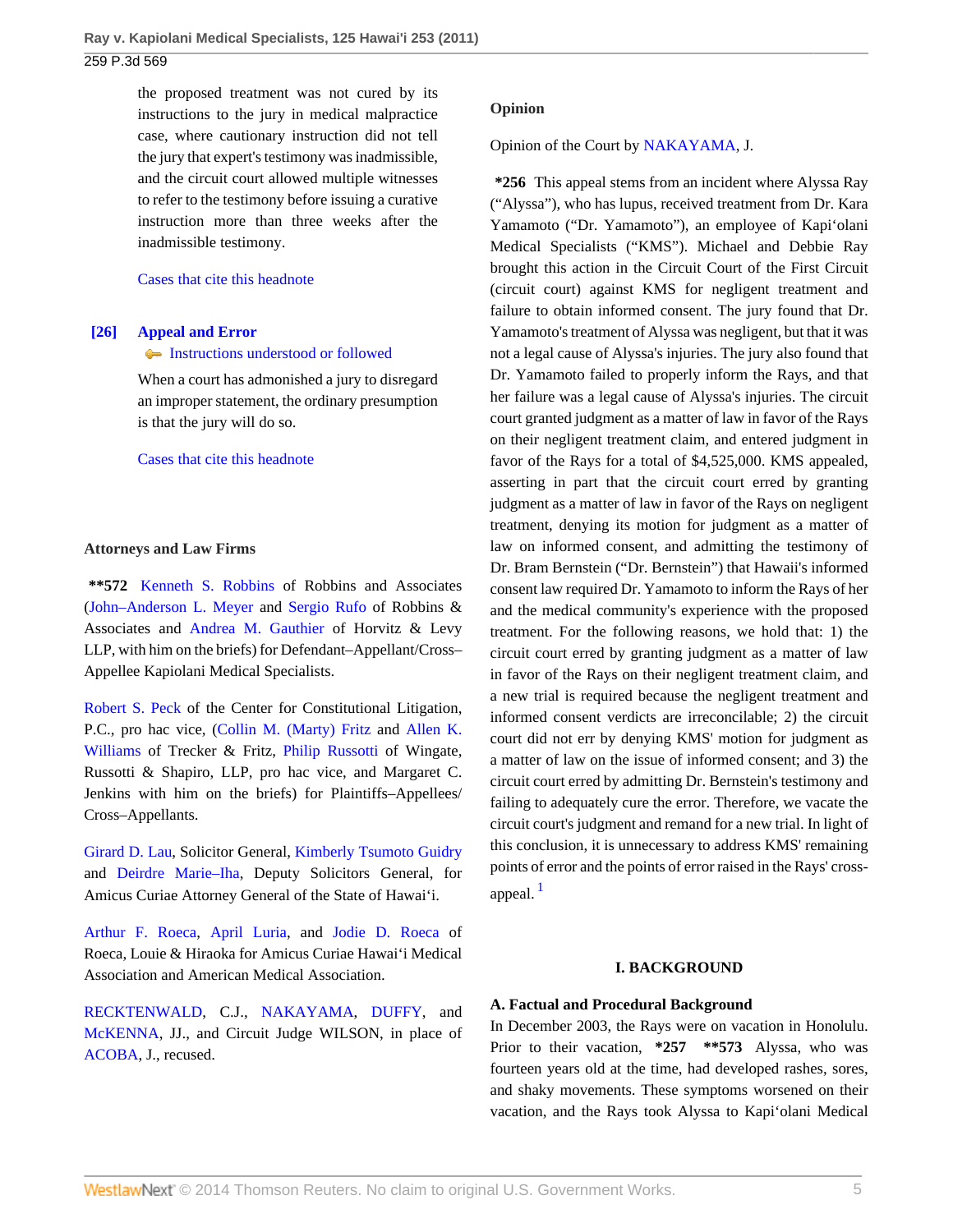Center for Women and Children ("KMCWC"). An MRI revealed that Alyssa had brain lesions.

## **1.** *Dr. Kara Yamamoto's treatment*

Dr. Yamamoto was consulted on December 24, 2003, regarding Alyssa's condition and concluded that Alyssa had severe lupus with brain involvement. Lupus is a disease that involves the inflammation of any part of the human body. Lupus patients with brain involvement have a higher risk of dying.

Dr. Yamamoto discussed possible treatments with the Rays and proposed a four-week intravenous pulsing regimen using the medication Solu–Medrol. The plan called for Alyssa to receive one gram of Solu–Medrol a day for three consecutive days, followed by a maintenance dose of forty milligrams of Prednisone on the four off days. She was to repeat this process for four weeks. Dr. Yamamoto explained to the Rays that the steroid treatment was effective at reducing inflammation. She also explained that steroids carried the risk of steroid myopathy, a form of muscle weakness. She gave the Rays an informational pamphlet indicating that the risks of side effects from steroids generally increase with a higher dosage. Dr. Yamamoto did not believe that lower doses of steroids would control Alyssa's disease and did not advise the Rays of alternative dosing regimens.

Alyssa began her first series of pulses on December 25. Alyssa's condition quickly improved, and she was discharged on December 29, 2003, with instructions to receive the remaining three weeks of pulses as an outpatient.

Alyssa received the second series of pulses between December 31 through January 2, and Dr. Yamamoto noticed that Alyssa's symptoms had improved greatly, although she still had some mouth sores, residual left-sided weakness, and rashes. She received her third series of pulses between January 8 through January 10, 2004, and several days later began experiencing significant muscle weakness. On January 13, 2004, Alyssa saw Dr. Yoshio Futatsugi ("Dr. Futatsugi"), who thought the weakness could be due to steroids, but could not confirm it. Alyssa saw Dr. Yamamoto the next day, and Dr. Yamamoto stated that she thought the weakness might be due to the lupus. On January 15, 2004, Alyssa had an MRI taken that showed she had a new brain lesion. Dr. Yamamoto agreed with Alyssa's mother not to give the fourth series of pulses, and Alyssa was readmitted to KMCWC on January 17. Shortly thereafter, Alyssa was transported to New York Presbyterian Hospital.

# **2.** *Alyssa's condition in New York*

Dr. Thomas Lehman ("Dr. Lehman") assumed care over Alyssa when she arrived in New York, and after running tests, concluded that Alyssa's muscle weakness was caused by the high doses of steroids she received rather than her lupus. Alyssa's condition worsened and she lost muscle strength. Her muscle weakness progressed from her hips and shoulders to her hands and legs. Alyssa returned home after approximately six months in a rehabilitation hospital, and has limited use of her hands and feet.

# **3.** *Instant lawsuit*

<span id="page-5-0"></span>In July 2003, the Rays, individually and as next friend for Alyssa, filed a complaint alleging negligent treatment and failure to obtain informed consent against KMS and KMCWC. [2](#page-15-3)

# **4.** *Testimony concerning causation*

With respect to the cause of Alyssa's injuries, the parties adduced the following relevant testimony. Dr. Yamamoto testified that she eventually concluded that the weakness Alyssa developed after the third series of pulses was from the steroids she administered.

The court played the video deposition of Dr. Lehman. He said he needed to ascertain the cause of Alyssa's weakness in order to effectively treat her. He initially suspected **\*258 \*\*574** that the large amount of steroids that Alyssa received probably caused her muscle weakness, because it is well known that steroids can cause myopathy while lupus does not result in "diffuse weakness." After running tests, he determined that Alyssa's weakness was caused by the steroids she received at KMS.

After being discharged from New York Presbyterian Hospital, Dr. Anne Liebling ("Dr. Liebling") later assumed care of Alyssa at Gaylord Rehabilitation Hospital. When Dr. Liebling first encountered Alyssa on May 7, Alyssa could not breathe on her own, was "profoundly weak," and was "severely limited in her ability to move." Dr. Liebling ascertained the cause of Alyssa's weakness in order to effectively treat Alyssa and determined that the steroids Alyssa received at KMS caused her weakness.

Dr. Liebling also testified that she consulted with a neurologist, Dr. Jonathan Goldstein, who determined that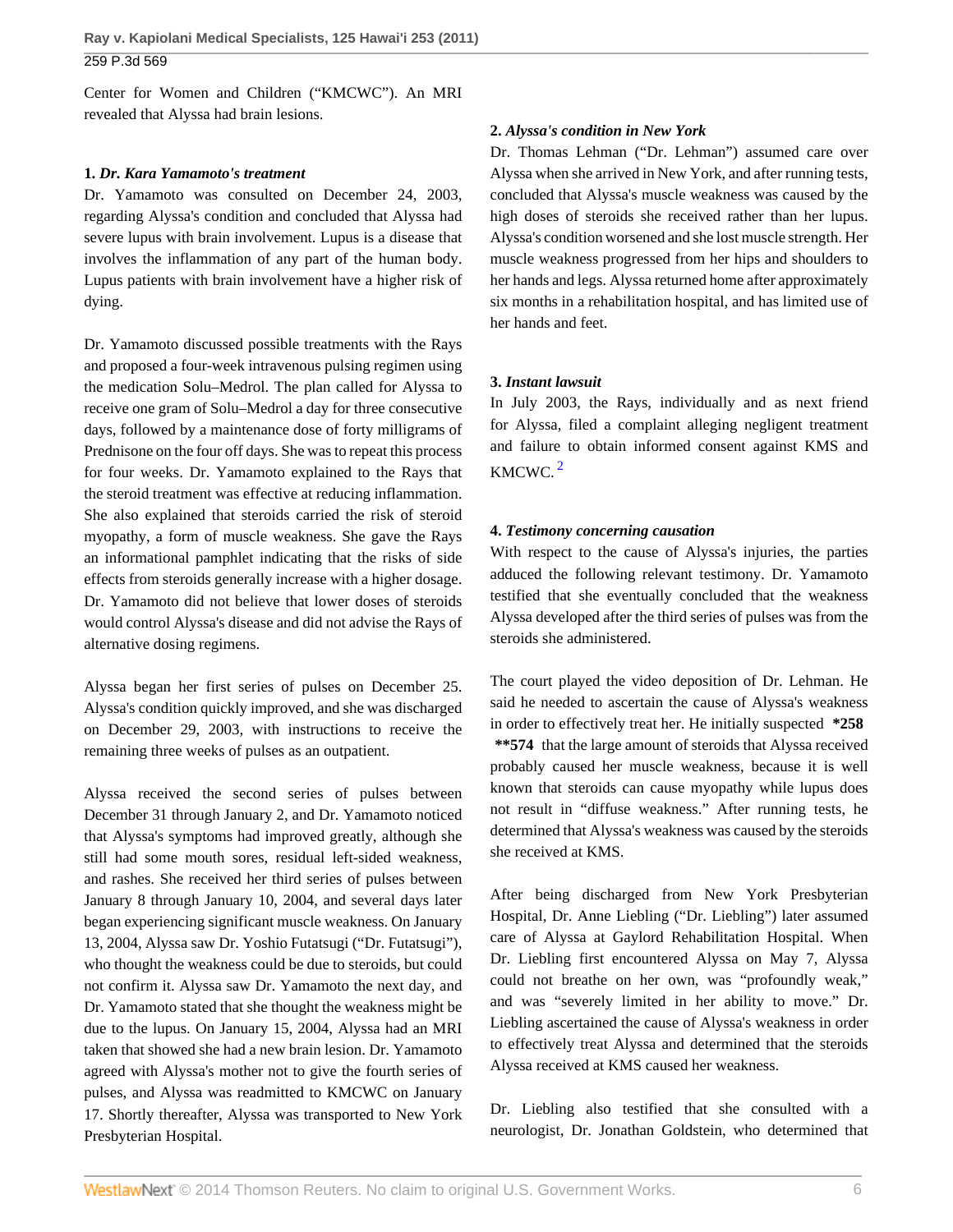the weakness was not related to her lupus. Alyssa was also treated by Dr. Gerstenhaber at Gaylord, and Dr. Gerstenhaber concluded that Alyssa was suffering from steroid myopathy. Dr. Liebling testified that Dr. Rose Malfa, an attending physician at Gaylord, concluded that Alyssa had steroid myopathy.

At trial, the Rays called Dr. Moris Danon ("Dr. Danon") as an expert in neurology and muscle pathology. Dr. Danon examined Alyssa prior to trial in August. He concluded that "it's fairly obvious that [Alyssa's] weakness occurred because of the steroid administration." He based his opinion on his examination of Alyssa and Alyssa's medical records. Dr. Danon concluded that Alyssa's muscle weakness was permanent. Dr. Danon opined that the nine grams of Solu– Medrol given by Dr. Yamamoto caused Alyssa's acute steroid myopathy to a reasonable degree of medical certainty.

Numerous witnesses testified that lupus was typically treated with steroids, but that there was not a "set protocol" for the dose of steroids. Dr. Lehman testified that he had never heard of a case of permanent muscle weakness resulting from steroid myopathy.

Dr. Yamamoto testified that she was taught about steroid treatment from Dr. Chester Fink ("Dr. Fink"). Dr. Marilynn Punaro ("Dr. Punaro") testified that she had worked with Dr. Fink and applied the "three pulses" treatment to hundreds of patients, and that she had only seen a small number of patients develop life-threatening side effects. She testified that, in the hundreds of patients she had treated using this method, she "never encountered any muscle weakness that [she] thought was induced by the treatment[.]" Dr. Punaro also testified about a study which used Solu–Medrol more aggressively than Dr. Yamamoto. The 213 patients in that study did not suffer acute steroid myopathy. Dr. Punaro testified that she had not examined Alyssa's medical records and was not commenting on whether Alyssa suffered steroid myopathy.

In her deposition testimony, which was played for the jury, Dr. Pascual testified that she had not seen any of her patients using the three pulse steroid treatment develop permanent distal muscle weakness. Dr. Pascual also testified that she had not examined Alyssa's medical records and that she was not opining as to what caused Alyssa's injuries.

## **5.** *Testimony concerning informed consent*

The Rays conceded that Dr. Yamamoto advised them that steroids can cause myopathy and that Dr. Yamamoto was not required to warn them of permanent steroid myopathy. Instead, the Rays claimed that Dr. Yamamoto should have advised of lower dose options. The following relevant testimony was introduced regarding the failure to inform of alternative doses of steroids.

Dr. Bernstein testified that he had never seen the treatment plan proposed by Dr. Yamamoto. He testified that there were different ways of treating a lupus patient with steroids: 1) giving the initial three grams of steroids, and then "back[ing] off immediately and perhaps put[ting] the patient on a small dose of Prednisone or Solu–Medrol daily[;]" 2) giving the first three grams, and then giving one gram a week for several weeks in a row; and 3) giving three grams in the first **\*259 \*\*575** week of a month, and then repeating once a month; and 4) not using pulses at all, but giving regular maintenance doses. He testified that these were recognized alternatives because they had been peer reviewed and published in textbooks. Dr. Bernstein testified that the lower doses of steroids were less risky and that the risk of steroids is proportionate to the dose given.

Dr. Kurahara, the Chief of Pediatric Rheumatology at KMS, testified that one gram of steroids for three days in a row to treat severe lupus is a recognized alternative treatment, and that doctors are required to inform patients of alternative treatments.

Dr. Lehman testified that one gram for three days repeated monthly was a different therapy than Dr. Yamamoto's treatment. He testified that there were a variety of standard treatments for lupus, but no universal treatment method.

Dr. Yamamoto also acknowledged that Dr. Elga Rabinovich testified in her deposition that most pediatric rheumatologists in the United States would give three grams the first week, followed by one gram in each of the next three weeks. Dr. Yamamoto admitted that this method was a reasonable method of treatment, which had potentially less risk from steroids.

# **6.** *Testimony concerning a physician and medical community's experience with a treatment option*

Dr. Bernstein testified that a physician should tell the patient about the physician and medical community's lack of experience with a treatment option. Defense counsel objected to this testimony, but the trial court allowed Dr. Bernstein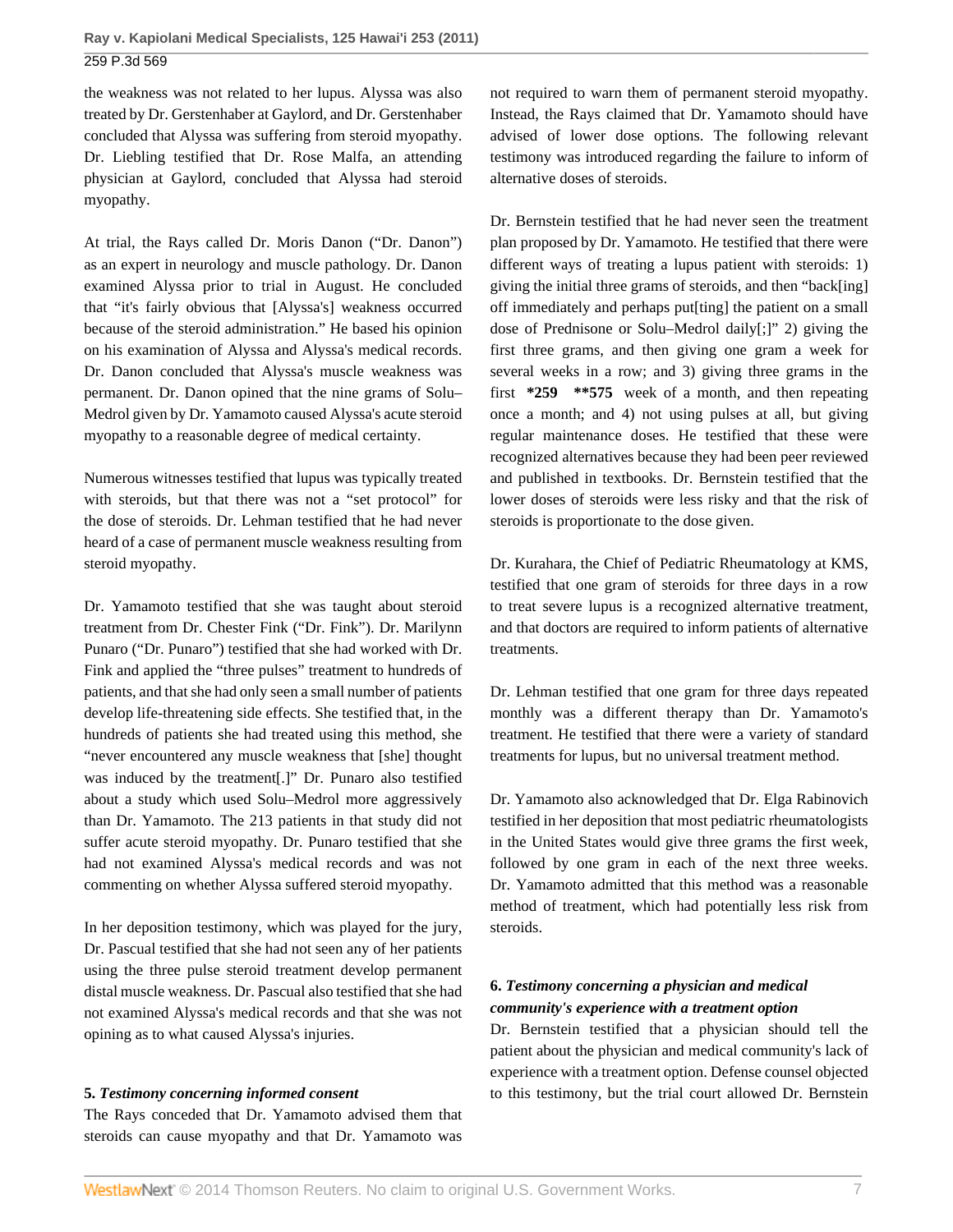to continue testifying on that subject. Before proceeding, the trial court issued the following warning:

All right. Ladies and gentlemen before Dr. Bernstein continues testifying, I have some directions for you.

*And as you've been told from the beginning of this trial, when I say something you got to follow it.*

*You're going to be getting an instruction from me at the end of this case on informed consent because it's one of the claims of the plaintiffs here.*

*You're going to be getting a specific instruction on what informed consent is. It's going to have a number of specific elements as to what a doctor specifically has to tell a patient in order to fulfill the doctrine of informed consent in Hawai'i, in this jurisdiction, and that is the law that you're going to have to follow as the jury in this case.*

The reason I'm instructing you now specifically is because Dr. Bernstein, in response to some of [plaintiff counsel]'s questions now, is talking about informed consent, and in his opinion what it requires, what he would tell the patient, et cetera, et cetera.

*I'm going to allow him to answer those questions for the most part because he has been qualified as a doctor in this area.*

*It's going to be your job to take his testimony, along with the testimony of all the other witnesses that you hear, that I admit into evidence, and the documents, et cetera, and put that together with the law I give you and follow the law, okay.*

So I want that really clear to you, and I think it is at this point.

(Emphasis added.)

Dr. Bernstein testified that "a very important part of informed consent is for the doctor to tell the patient or the parents what his or her experience has been with that form of treatment." The court denied KMS' motion for mistrial, or in the alternative, to strike the testimony.

The Rays testified that they would not have consented to Dr. Yamamoto's treatment had they known of Dr. Yamamoto and the medical community's lack of experience with her treatment procedure.

Dr. Danon testified that:

[Plaintiff's counsel]: All right, doctor, one last question for you. *I'd like you to assume that Dr. Bernstein, pediatric rheumatologist, gave his opinion, testified in court that it was a deviation from standard of care that Dr. Yamamoto did not provide sufficient information to the parents to allow them to make an informed* **\*260 \*\*576** *consent to the protocol, the nine grams of Solu–Medrol, and that had, assume further, that had they been so informed they would not have agreed to that.*

Now tell me if you have an opinion to a reasonable degree of medical certainty whether or not that failure to provide informed consent was a substantial factor in causing the steroid myopathy, the resulting condition Alyssa has?

A. If it's assumed by Dr. Bernstein, that's a—

Q. No, I'm asking you to assume. You have to assume that. You assume that. Was it a substantial factor in causing the myopathy and resulting condition?

A. *Well, the steroids were substantial reason to cause the myopathy.*

Q. All right. So is the answer yes?

A. Yes.

Q. Why do you say that?

A. Because of—there's no other evidence that anything else caused the myopathy.

# (Emphasis added.)

The circuit court later precluded the Rays from arguing that Dr. Yamamoto did not properly inform them by failing to disclose her experience with the treatment. The circuit court struck Dr. Bernstein and the Rays' testimony regarding Dr. Yamamoto and the medical community's experience with Dr. Yamamoto's treatment. The circuit court refused to strike Dr. Danon's testimony because the question encompassed all of plaintiffs' theories about informed consent and the question did not parse out Dr. Yamamoto's personal experience with the protocol. The circuit court provided the following instruction prior to closing arguments:

You have heard testimony on the issue of informed consent from the plaintiffs' expert witness, Dr. Bram Bernstein, that in his opinion, among other things, Dr. Kara Yamamoto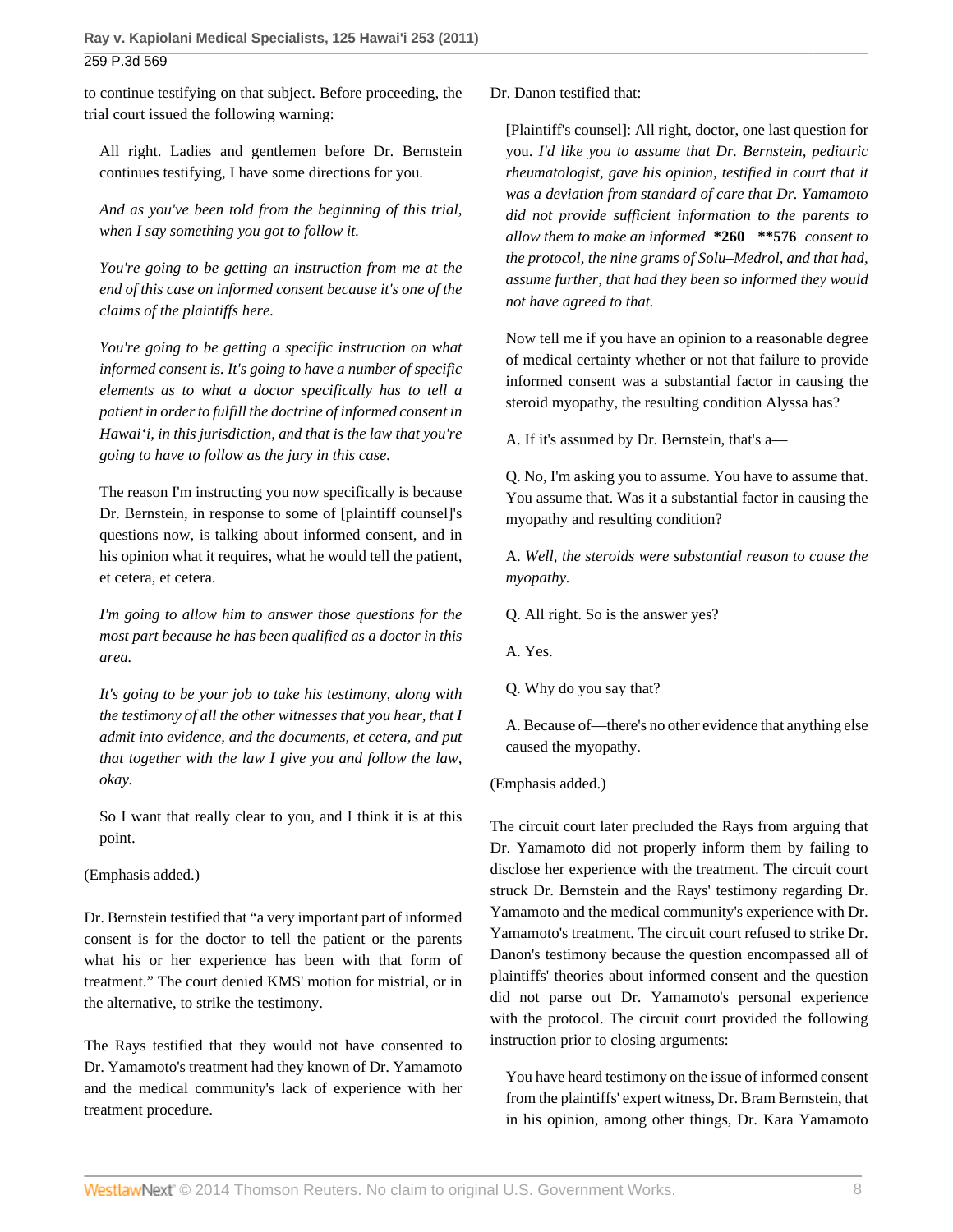was required to inform Alyssa Ray's parents specifically about both the extent of her personal experience and of the medical community in general with the steroid treatment protocol which she used to treat Alyssa in this case. This specific testimony by Dr. Bernstein is stricken from the record and you are hereby instructed to disregard it on the issue of informed consent.

Likewise, any testimony from Michael and Debra Ray in which they stated that if informed by Dr. Yamamoto specifically about the extent of her personal experience and of the medical community in general with the subject steroid treatment protocol, they would not have consented to its use in treating Alyssa is stricken from the record and you are hereby instructed to disregard it on the issue of informed consent.

During closing arguments, defense counsel referred to the above instruction.

# **7.** *Verdict and renewed motion for judgment as a matter of law*

On February 23, 2009, the jury returned its special verdict. The jury found that Dr. Yamamoto was negligent in her treatment of Alyssa, but that her negligence was not a legal cause of the plaintiffs' injuries. The jury also found that Dr. Yamamoto failed to properly inform the Rays, and that her failure to do so was a legal cause of the plaintiffs' injuries. The Rays moved for judgment as a matter of law on the issue of causation on their negligent treatment claim, and the circuit court granted the motion on the grounds that: 1) given the evidence adduced at trial, a reasonable juror could not have answered this question "no;" and 2) the verdict was irreconcilable. The jury awarded the Rays a total of \$6,150,000 in damages.

# **8.** *Judgment, post-judgment motions, amended judgment, and appeal*

On March 25, 2009, the trial court entered its judgment, *sua sponte* awarding the Rays \$4,525,000 to reflect the adjustment of Alyssa's pain and suffering damages from \$2 million to \$375,000 "in accordance with" [HRS § 663–8.7](http://www.westlaw.com/Link/Document/FullText?findType=L&pubNum=1000522&cite=HISTS663-8.7&originatingDoc=I50d2a3f3b47511e093b4f77be4dcecfa&refType=LQ&originationContext=document&vr=3.0&rs=cblt1.0&transitionType=DocumentItem&contextData=(sc.Default)) (1993). The court denied KMS' motion for a new trial and renewed motion for judgment as a matter of law. On April 6, 2009, the Rays filed three motions: 1) a motion to amend the circuit court's judgment claiming that [HRS § 663–8.7](http://www.westlaw.com/Link/Document/FullText?findType=L&pubNum=1000522&cite=HISTS663-8.7&originatingDoc=I50d2a3f3b47511e093b4f77be4dcecfa&refType=LQ&originationContext=document&vr=3.0&rs=cblt1.0&transitionType=DocumentItem&contextData=(sc.Default)) is unconstitutional, 2) a motion for a new trial on damages **\*261 \*\*577** and 3) a motion to amend the judgment to add

prejudgment interest. The circuit court denied these motions following a hearing on July 7, 2009. On July 17, 2009, the circuit court entered an amended judgment awarding the Rays costs against KMS and dismissing KMCWC from the case. KMS subsequently appealed from the judgment, the denial of KMS' post-judgment motions, the award of costs, and the amended judgment. The Rays cross-appealed from the denial of their post-judgment motions.

The Rays applied for a mandatory and discretionary transfer from the Intermediate Court of Appeals (ICA) to this court of their cross-appeal from the circuit court's March 25, 2009, judgment on their complaint for medical malpractice. On April 19, 2010, this court entered an order accepting the Rays' application for transfer pursuant to [HRS § 602–58\(b\)\(1\)](http://www.westlaw.com/Link/Document/FullText?findType=L&pubNum=1000522&cite=HISTS602-58&originatingDoc=I50d2a3f3b47511e093b4f77be4dcecfa&refType=SP&originationContext=document&vr=3.0&rs=cblt1.0&transitionType=DocumentItem&contextData=(sc.Default)#co_pp_3fed000053a85) (Supp.2010). Oral argument was held on October 21, 2010.

### <span id="page-8-1"></span>**II. STANDARDS OF REVIEW**

### **A. Judgment As a Matter Of Law**

<span id="page-8-0"></span>**[\[1\]](#page-0-0) [\[2\]](#page-0-1)** A trial court's ruling on a motion for judgment as a matter of law is reviewed *de novo. [Miyamoto v. Lum,](http://www.westlaw.com/Link/Document/FullText?findType=Y&serNum=2004116939&pubNum=4645&fi=co_pp_sp_4645_514&originationContext=document&vr=3.0&rs=cblt1.0&transitionType=DocumentItem&contextData=(sc.Default)#co_pp_sp_4645_514)* [104 Hawai'i 1, 6–7, 84 P.3d 509, 514–15 \(2004\)](http://www.westlaw.com/Link/Document/FullText?findType=Y&serNum=2004116939&pubNum=4645&fi=co_pp_sp_4645_514&originationContext=document&vr=3.0&rs=cblt1.0&transitionType=DocumentItem&contextData=(sc.Default)#co_pp_sp_4645_514) (citing *[In](http://www.westlaw.com/Link/Document/FullText?findType=Y&serNum=1999082231&pubNum=661&fi=co_pp_sp_661_50&originationContext=document&vr=3.0&rs=cblt1.0&transitionType=DocumentItem&contextData=(sc.Default)#co_pp_sp_661_50) re Estate of Herbert,* [90 Hawai'i 443, 454, 979 P.2d 39, 50](http://www.westlaw.com/Link/Document/FullText?findType=Y&serNum=1999082231&pubNum=661&fi=co_pp_sp_661_50&originationContext=document&vr=3.0&rs=cblt1.0&transitionType=DocumentItem&contextData=(sc.Default)#co_pp_sp_661_50) [\(1999\)\)](http://www.westlaw.com/Link/Document/FullText?findType=Y&serNum=1999082231&pubNum=661&fi=co_pp_sp_661_50&originationContext=document&vr=3.0&rs=cblt1.0&transitionType=DocumentItem&contextData=(sc.Default)#co_pp_sp_661_50). "A [motion for judgment as a matter of law] may be granted only when after disregarding conflicting evidence, giving to the non-moving party's evidence all the value to which it is legally entitled, and indulging every legitimate inference which may be drawn from the evidence in the nonmoving party's favor, it can be said that there is no evidence to support a jury verdict in his or her favor." *Id.* [at 7, 84 P.3d](http://www.westlaw.com/Link/Document/FullText?findType=Y&serNum=2004116939&pubNum=4645&fi=co_pp_sp_4645_515&originationContext=document&vr=3.0&rs=cblt1.0&transitionType=DocumentItem&contextData=(sc.Default)#co_pp_sp_4645_515) [at 515](http://www.westlaw.com/Link/Document/FullText?findType=Y&serNum=2004116939&pubNum=4645&fi=co_pp_sp_4645_515&originationContext=document&vr=3.0&rs=cblt1.0&transitionType=DocumentItem&contextData=(sc.Default)#co_pp_sp_4645_515) (block quote formatted omitted) (quoting *[Tabieros v.](http://www.westlaw.com/Link/Document/FullText?findType=Y&serNum=1997188836&pubNum=661&fi=co_pp_sp_661_1293&originationContext=document&vr=3.0&rs=cblt1.0&transitionType=DocumentItem&contextData=(sc.Default)#co_pp_sp_661_1293) Clark Equipment Co.,* [85 Hawai'i 336, 350, 944 P.2d 1279,](http://www.westlaw.com/Link/Document/FullText?findType=Y&serNum=1997188836&pubNum=661&fi=co_pp_sp_661_1293&originationContext=document&vr=3.0&rs=cblt1.0&transitionType=DocumentItem&contextData=(sc.Default)#co_pp_sp_661_1293) [1293 \(1997\)](http://www.westlaw.com/Link/Document/FullText?findType=Y&serNum=1997188836&pubNum=661&fi=co_pp_sp_661_1293&originationContext=document&vr=3.0&rs=cblt1.0&transitionType=DocumentItem&contextData=(sc.Default)#co_pp_sp_661_1293)).

### **B. Questions of Law**

<span id="page-8-2"></span>**[\[3\]](#page-0-2)** "Questions of law are reviewed de novo under the right/ wrong standard." *[Gump v. Wal–Mart Stores, Inc.,](http://www.westlaw.com/Link/Document/FullText?findType=Y&serNum=2000455361&pubNum=4645&fi=co_pp_sp_4645_410&originationContext=document&vr=3.0&rs=cblt1.0&transitionType=DocumentItem&contextData=(sc.Default)#co_pp_sp_4645_410)* 93 Hawai'i [417, 420, 5 P.3d 407, 410 \(2000\)](http://www.westlaw.com/Link/Document/FullText?findType=Y&serNum=2000455361&pubNum=4645&fi=co_pp_sp_4645_410&originationContext=document&vr=3.0&rs=cblt1.0&transitionType=DocumentItem&contextData=(sc.Default)#co_pp_sp_4645_410) (quoting *[Roes v. FHP, Inc.,](http://www.westlaw.com/Link/Document/FullText?findType=Y&serNum=1999226179&pubNum=661&fi=co_pp_sp_661_664&originationContext=document&vr=3.0&rs=cblt1.0&transitionType=DocumentItem&contextData=(sc.Default)#co_pp_sp_661_664)* [91 Hawai'i 470, 473, 985 P.2d 661, 664 \(1999\)](http://www.westlaw.com/Link/Document/FullText?findType=Y&serNum=1999226179&pubNum=661&fi=co_pp_sp_661_664&originationContext=document&vr=3.0&rs=cblt1.0&transitionType=DocumentItem&contextData=(sc.Default)#co_pp_sp_661_664)).

### **C. Evidentiary Errors**

This court has adhered to the following standard to determine whether a trial court has erred in admitting evidence:

As a general rule, this court reviews evidentiary rulings for abuse of discretion. *[Kealoha v. County of Hawai'i,](http://www.westlaw.com/Link/Document/FullText?findType=Y&serNum=1993028448&pubNum=661&fi=co_pp_sp_661_676&originationContext=document&vr=3.0&rs=cblt1.0&transitionType=DocumentItem&contextData=(sc.Default)#co_pp_sp_661_676)* 74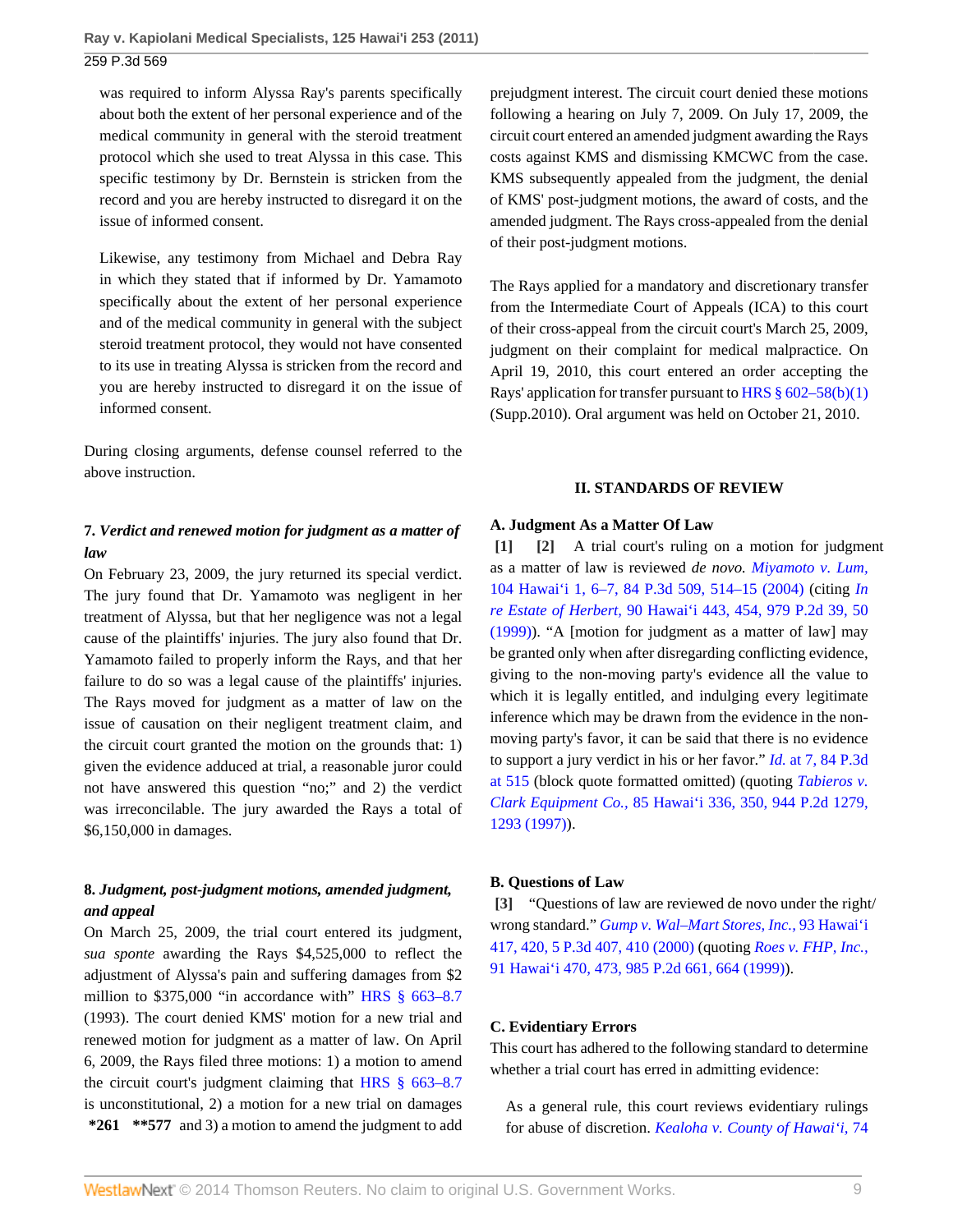**Ray v. Kapiolani Medical Specialists, 125 Hawai'i 253 (2011)** 259 P.3d 569

[Haw. 308, 319, 844 P.2d 670, 676 \(1993\)](http://www.westlaw.com/Link/Document/FullText?findType=Y&serNum=1993028448&pubNum=661&fi=co_pp_sp_661_676&originationContext=document&vr=3.0&rs=cblt1.0&transitionType=DocumentItem&contextData=(sc.Default)#co_pp_sp_661_676). However, when there can only be one correct answer to the admissibility question, or when reviewing questions of relevance under [HRE Rules 401](http://www.westlaw.com/Link/Document/FullText?findType=L&pubNum=1008199&cite=HIRREVR401&originatingDoc=I50d2a3f3b47511e093b4f77be4dcecfa&refType=LQ&originationContext=document&vr=3.0&rs=cblt1.0&transitionType=DocumentItem&contextData=(sc.Default)) and [402](http://www.westlaw.com/Link/Document/FullText?findType=L&pubNum=1008199&cite=HIRREVR402&originatingDoc=I50d2a3f3b47511e093b4f77be4dcecfa&refType=LQ&originationContext=document&vr=3.0&rs=cblt1.0&transitionType=DocumentItem&contextData=(sc.Default)), this court applies the right/wrong standard of review. *Id.* [at 319, 844 P.2d at 676;](http://www.westlaw.com/Link/Document/FullText?findType=Y&serNum=1993028448&pubNum=661&fi=co_pp_sp_661_676&originationContext=document&vr=3.0&rs=cblt1.0&transitionType=DocumentItem&contextData=(sc.Default)#co_pp_sp_661_676) *[State](http://www.westlaw.com/Link/Document/FullText?findType=Y&serNum=1999284851&pubNum=661&fi=co_pp_sp_661_102&originationContext=document&vr=3.0&rs=cblt1.0&transitionType=DocumentItem&contextData=(sc.Default)#co_pp_sp_661_102) v. White,* [92 Hawai'i 192, 204–05, 990 P.2d 90, 102–03](http://www.westlaw.com/Link/Document/FullText?findType=Y&serNum=1999284851&pubNum=661&fi=co_pp_sp_661_102&originationContext=document&vr=3.0&rs=cblt1.0&transitionType=DocumentItem&contextData=(sc.Default)#co_pp_sp_661_102) [\(1999\).](http://www.westlaw.com/Link/Document/FullText?findType=Y&serNum=1999284851&pubNum=661&fi=co_pp_sp_661_102&originationContext=document&vr=3.0&rs=cblt1.0&transitionType=DocumentItem&contextData=(sc.Default)#co_pp_sp_661_102)

*[Kamaka v. Goodsill Anderson Quinn & Stifel,](http://www.westlaw.com/Link/Document/FullText?findType=Y&serNum=2014857020&pubNum=4645&fi=co_pp_sp_4645_103&originationContext=document&vr=3.0&rs=cblt1.0&transitionType=DocumentItem&contextData=(sc.Default)#co_pp_sp_4645_103)* 117 Hawai'i [92, 104, 176 P.3d 91, 103 \(2008\)](http://www.westlaw.com/Link/Document/FullText?findType=Y&serNum=2014857020&pubNum=4645&fi=co_pp_sp_4645_103&originationContext=document&vr=3.0&rs=cblt1.0&transitionType=DocumentItem&contextData=(sc.Default)#co_pp_sp_4645_103).

#### **III. DISCUSSION**

# **A. The Circuit Court Erred By Granting Judgment As a Matter Of Law On the Rays' Negligent Treatment Claim.**

KMS asserts that the circuit court erred in granting judgment as a matter of law to the Rays because: 1) "evidence existed from which the jury could have concluded that Alyssa's myopathy was not caused by Dr. Yamamoto's steroid treatment, but by Alyssa's pre-existing lupus or some other undetermined cause [;]" and 2) "the jury could have found that although *prescribing* a *four*-week steroid treatment was negligent, the *three*-week treatment actually *administered* was not." In response, the Rays assert that judgment as a matter of law was appropriate because: 1) the jury's verdict was not supported by substantial evidence; and 2) the jury's verdict was irreconcilable. We hold that the circuit court wrongly granted judgment as a matter of law in favor of the Rays on negligent treatment. Additionally, we hold that the jury's verdict is irreconcilable because the jury found that Dr. Yamamoto's treatment did not cause Alyssa's injuries in the negligence claim, but it also found that Dr. Yamamoto's failure to properly inform the Rays was a legal cause of Alyssa's injuries. The verdict is irreconcilable under the **\*262 \*\*578** facts of this case because, in both interrogatories, the jury was called upon to decide whether the second and third pulses of steroids caused Alyssa's injuries and gave different responses. Therefore, we remand this case for a new trial.

## **1.** *There is substantial evidence supporting the jury's verdict of no causation.*

<span id="page-9-3"></span><span id="page-9-2"></span><span id="page-9-1"></span><span id="page-9-0"></span>evidence supporting the jury's verdict of no causation. This court reviews the trial court's granting of a renewed motion for judgment as a matter of law *de novo. [Miyamoto,](http://www.westlaw.com/Link/Document/FullText?findType=Y&serNum=2004116939&pubNum=4645&fi=co_pp_sp_4645_514&originationContext=document&vr=3.0&rs=cblt1.0&transitionType=DocumentItem&contextData=(sc.Default)#co_pp_sp_4645_514)* [104 Hawai'i at 6–7, 84 P.3d at 514–15.](http://www.westlaw.com/Link/Document/FullText?findType=Y&serNum=2004116939&pubNum=4645&fi=co_pp_sp_4645_514&originationContext=document&vr=3.0&rs=cblt1.0&transitionType=DocumentItem&contextData=(sc.Default)#co_pp_sp_4645_514) "A [motion for

judgment as a matter of law] may be granted only when after disregarding conflicting evidence, giving to the nonmoving party's evidence all the value to which it is legally entitled, and indulging every legitimate inference which may be drawn from the evidence in the non-moving party's favor, it can be said that there is no evidence to support a jury verdict in his or her favor." *Id.* [at 7, 84 P.3d at 515](http://www.westlaw.com/Link/Document/FullText?findType=Y&serNum=2004116939&pubNum=4645&fi=co_pp_sp_4645_515&originationContext=document&vr=3.0&rs=cblt1.0&transitionType=DocumentItem&contextData=(sc.Default)#co_pp_sp_4645_515) (quoting *Tabieros,* [85 Hawai'i at 350, 944 P.2d at 1293\).](http://www.westlaw.com/Link/Document/FullText?findType=Y&serNum=1997188836&pubNum=661&fi=co_pp_sp_661_1293&originationContext=document&vr=3.0&rs=cblt1.0&transitionType=DocumentItem&contextData=(sc.Default)#co_pp_sp_661_1293) "[V]erdicts based on conflicting evidence will not be set aside where there is substantial evidence to support the jury's findings." *[Richardson v. Sport Shinko \(Waikiki Corp.\),](http://www.westlaw.com/Link/Document/FullText?findType=Y&serNum=1994177709&pubNum=661&fi=co_pp_sp_661_177&originationContext=document&vr=3.0&rs=cblt1.0&transitionType=DocumentItem&contextData=(sc.Default)#co_pp_sp_661_177)* 76 Hawai'i [494, 502, 880 P.2d 169, 177 \(1994\)](http://www.westlaw.com/Link/Document/FullText?findType=Y&serNum=1994177709&pubNum=661&fi=co_pp_sp_661_177&originationContext=document&vr=3.0&rs=cblt1.0&transitionType=DocumentItem&contextData=(sc.Default)#co_pp_sp_661_177) (internal quotation marks omitted) (quoting *[Tsugawa v. Reinartz,](http://www.westlaw.com/Link/Document/FullText?findType=Y&serNum=1974126142&pubNum=661&fi=co_pp_sp_661_1282&originationContext=document&vr=3.0&rs=cblt1.0&transitionType=DocumentItem&contextData=(sc.Default)#co_pp_sp_661_1282)* 56 Haw. [67, 71, 527 P.2d 1278, 1282 \(1974\)\)](http://www.westlaw.com/Link/Document/FullText?findType=Y&serNum=1974126142&pubNum=661&fi=co_pp_sp_661_1282&originationContext=document&vr=3.0&rs=cblt1.0&transitionType=DocumentItem&contextData=(sc.Default)#co_pp_sp_661_1282). Substantial evidence is "credible evidence which is of sufficient quality and probative value to enable a [person] of reasonable caution to support a conclusion." *[Id.](http://www.westlaw.com/Link/Document/FullText?findType=Y&serNum=1994177709&originationContext=document&vr=3.0&rs=cblt1.0&transitionType=DocumentItem&contextData=(sc.Default))* (internal quotation marks omitted) (quoting *[In re Doe, Born on January 5, 1976,](http://www.westlaw.com/Link/Document/FullText?findType=Y&serNum=1994057993&pubNum=661&fi=co_pp_sp_661_1312&originationContext=document&vr=3.0&rs=cblt1.0&transitionType=DocumentItem&contextData=(sc.Default)#co_pp_sp_661_1312)* 76 Hawai'i [85, 93, 869 P.2d 1304, 1312 \(1994\)](http://www.westlaw.com/Link/Document/FullText?findType=Y&serNum=1994057993&pubNum=661&fi=co_pp_sp_661_1312&originationContext=document&vr=3.0&rs=cblt1.0&transitionType=DocumentItem&contextData=(sc.Default)#co_pp_sp_661_1312)). Thus, the dispositive question on appeal is whether substantial evidence supports KMS' assertion that Dr. Yamamoto's treatment did not cause Alyssa's injuries. The Rays bore the burden of proving that Alyssa's injuries resulted from Dr. Yamamoto's treatment. *Miyamoto,* [104 Hawai'i at 15, 84 P.3d at 523](http://www.westlaw.com/Link/Document/FullText?findType=Y&serNum=2004116939&pubNum=4645&fi=co_pp_sp_4645_523&originationContext=document&vr=3.0&rs=cblt1.0&transitionType=DocumentItem&contextData=(sc.Default)#co_pp_sp_4645_523) ("It is wellsettled that, in any negligence action, the plaintiff—not the defendant—has the burden of proving the requisite elements, including legal causation.").

<span id="page-9-4"></span>**[\[4\]](#page-1-0) [\[5\]](#page-1-2) [\[6\]](#page-1-3) [\[7\]](#page-1-4)** KMS asserts that there was substantial Alyssa suffered from steroid myopathy, their testimony is Substantial evidence supported the jury's verdict. For instance, Dr. Futatsugi's deposition testimony was admitted into evidence, and he testified that he could not confirm whether the steroids administered by Dr. Yamamoto caused Alyssa's weakness.<sup>[3](#page-15-4)</sup> Dr. Yamamoto testified that shortly after her appointment with Dr. Futatsugi, she could not confirm whether her steroids caused Alyssa's weakness. Although Dr. Yamamoto testified that she concluded that Alyssa's weakness was due to the steroids she administered, and that steroids were the "highest level of suspicion" for Alyssa's weakness, she also testified that at various points she could not confirm the cause of Alyssa's muscle weakness. Dr. Pascual and Dr. Punaro testified that they employed a similar treatment to the one performed by Dr. Yamamoto and it had not caused permanent steroid myopathy. Although they testified that they were not opining as to whether some evidence that Alyssa's injuries were not caused by Dr. Yamamoto's treatment. Other witnesses also testified that they had not heard of permanent muscle weakness as a result of steroid myopathy and that it had not been reported in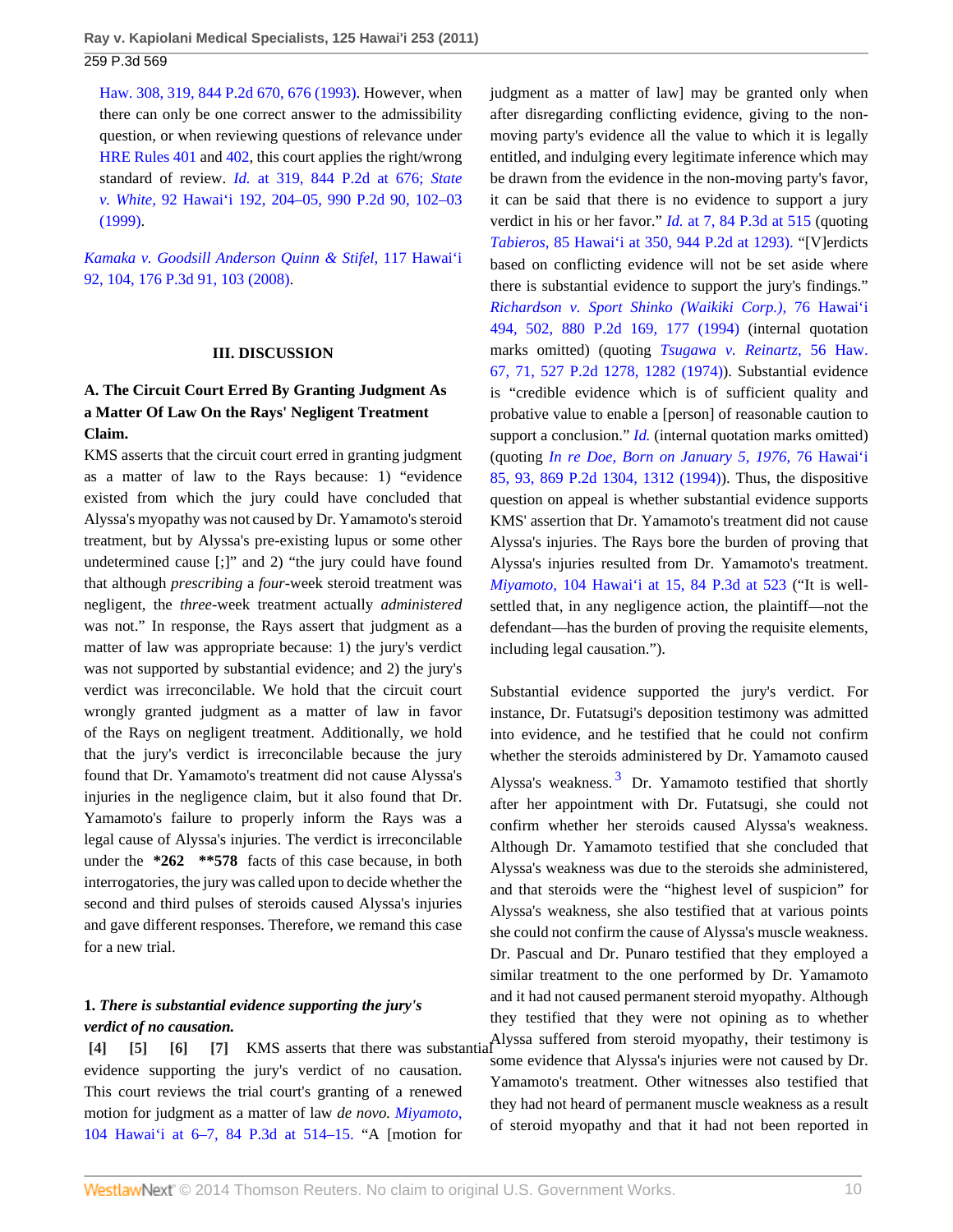medical literature. The evidence adduced by KMS may not be convincing, but a reasonable juror could have inferred that the steroids that Dr. Yamamoto administered did not cause Alyssa's injuries.

<span id="page-10-0"></span>**[\[8\]](#page-1-5)** Furthermore, the Rays had the burden of proving that Alyssa's injuries were caused by Dr. Yamamoto's negligent treatment. *[Id.](http://www.westlaw.com/Link/Document/FullText?findType=Y&serNum=2004116939&originationContext=document&vr=3.0&rs=cblt1.0&transitionType=DocumentItem&contextData=(sc.Default))* Although the Rays produced testimony from Dr. Danon that Dr. Yamamoto's treatment caused Alyssa's injuries, expert "testimony is not conclusive and like any testimony, the jury may accept or reject it." *[Bachran v.](http://www.westlaw.com/Link/Document/FullText?findType=Y&serNum=1970131458&pubNum=661&fi=co_pp_sp_661_812&originationContext=document&vr=3.0&rs=cblt1.0&transitionType=DocumentItem&contextData=(sc.Default)#co_pp_sp_661_812) Morishige,* [52 Haw. 61, 67, 469 P.2d 808, 812 \(1970\).](http://www.westlaw.com/Link/Document/FullText?findType=Y&serNum=1970131458&pubNum=661&fi=co_pp_sp_661_812&originationContext=document&vr=3.0&rs=cblt1.0&transitionType=DocumentItem&contextData=(sc.Default)#co_pp_sp_661_812) The jury was also instructed that the plaintiffs were required to prove causation by expert testimony, and **\*263 \*\*579** that they could reject expert testimony in whole or in part. In light of the evidence noted above, the jury reasonably could have chosen not to believe Dr. Danon and the plaintiffs' witnesses.<sup>[4](#page-15-5)</sup> Thus, we reverse the circuit court's grant of judgment as a matter of law because KMS produced substantial evidence such that a reasonable juror could have concluded that Alyssa's injuries were not caused by Dr. Yamamoto's treatment.

# <span id="page-10-6"></span>**2.** *The verdict is irreconcilable, and we therefore remand the case for a new trial.*

<span id="page-10-1"></span>**[\[9\]](#page-1-1)** The circuit court also granted judgment as a matter of law because it determined that the jury's verdict was irreconcilable. KMS asserts that the trial court erroneously granted judgment as a matter of law because: 1) the verdict was not irreconcilable; and 2) even if it was, the proper remedy was a new trial. In response, the Rays assert that the circuit court did not err in granting judgment as a matter of law because the verdict was irreconcilably inconsistent. We hold that: 1) the verdict is irreconcilable because the jury found that Dr. Yamamoto's treatment did not cause Alyssa's injuries, but reached the opposite conclusion on informed consent; and 2) the proper remedy is to remand for a new trial.

KMS asserts that the verdict is not inconsistent because "the jury may have concluded that the steroid treatment caused the injury, but that the particular aspect of Dr. Yamamoto's treatment that was negligent (her decision to prescribe steroids for four weeks rather than three) was not the legal cause of that injury because the pulses were discontinued after the third week." In response, the Rays assert that: 1) KMS waived this argument because it did not raise it before the trial court; 2) "the jury instructions given would not have supported a finding of negligence based on something Dr. Yamamoto planned but did not do[;]" and 3) the Rays "never argued, and the jury was never asked to consider, whether Dr. Yamamoto was negligent for planning to administer four pulses."<sup>[5](#page-15-6)</sup>

<span id="page-10-7"></span><span id="page-10-3"></span><span id="page-10-2"></span>**[\[10\]](#page-1-6) [\[11\]](#page-1-7)** "A conflict in the answers to questions in a special verdict does not automatically warrant a new trial; a new trial will be ordered only if the conflict is irreconcilable." *Dunbar v. Thompson,* [79 Hawai'i 306, 312,](http://www.westlaw.com/Link/Document/FullText?findType=Y&serNum=1995166008&pubNum=661&fi=co_pp_sp_661_1291&originationContext=document&vr=3.0&rs=cblt1.0&transitionType=DocumentItem&contextData=(sc.Default)#co_pp_sp_661_1291) [901 P.2d 1285, 1291 \(App.1995\)](http://www.westlaw.com/Link/Document/FullText?findType=Y&serNum=1995166008&pubNum=661&fi=co_pp_sp_661_1291&originationContext=document&vr=3.0&rs=cblt1.0&transitionType=DocumentItem&contextData=(sc.Default)#co_pp_sp_661_1291) (internal quotation marks omitted) (quoting *[Kalilikane v. McCravey,](http://www.westlaw.com/Link/Document/FullText?findType=Y&serNum=1987067339&pubNum=661&fi=co_pp_sp_661_867&originationContext=document&vr=3.0&rs=cblt1.0&transitionType=DocumentItem&contextData=(sc.Default)#co_pp_sp_661_867)* 69 Haw. 145, [152, 737 P.2d 862, 867 \(1987\)](http://www.westlaw.com/Link/Document/FullText?findType=Y&serNum=1987067339&pubNum=661&fi=co_pp_sp_661_867&originationContext=document&vr=3.0&rs=cblt1.0&transitionType=DocumentItem&contextData=(sc.Default)#co_pp_sp_661_867)). "In determining whether an irreconcilable conflict exists between answers to special verdict questions, the answers 'are to be construed in the context of the surrounding circumstances and in connection with the pleadings, instructions, and issues submitted.' " *[Id.](http://www.westlaw.com/Link/Document/FullText?findType=Y&serNum=1995166008&originationContext=document&vr=3.0&rs=cblt1.0&transitionType=DocumentItem&contextData=(sc.Default))* (quoting 9A C. Wright and A. Miller, *[Federal Practice and](http://www.westlaw.com/Link/Document/FullText?findType=Y&serNum=0334966077&pubNum=0208577&originationContext=document&vr=3.0&rs=cblt1.0&transitionType=DocumentItem&contextData=(sc.Default)) Procedure* [: Civil 2d § 2510, at 203 \(1995\)\)](http://www.westlaw.com/Link/Document/FullText?findType=Y&serNum=0334966077&pubNum=0208577&originationContext=document&vr=3.0&rs=cblt1.0&transitionType=DocumentItem&contextData=(sc.Default)). "The theory, however, must be supported by the trial court's instructions to the jury." *Carr v. Strode,* [79 Hawai'i 475, 489, 904 P.2d 489,](http://www.westlaw.com/Link/Document/FullText?findType=Y&serNum=1995199713&pubNum=661&fi=co_pp_sp_661_503&originationContext=document&vr=3.0&rs=cblt1.0&transitionType=DocumentItem&contextData=(sc.Default)#co_pp_sp_661_503) [503 \(1995\)](http://www.westlaw.com/Link/Document/FullText?findType=Y&serNum=1995199713&pubNum=661&fi=co_pp_sp_661_503&originationContext=document&vr=3.0&rs=cblt1.0&transitionType=DocumentItem&contextData=(sc.Default)#co_pp_sp_661_503) (citing *[Toner v. Lederle Laboratories,](http://www.westlaw.com/Link/Document/FullText?findType=Y&serNum=1987113946&pubNum=350&fi=co_pp_sp_350_512&originationContext=document&vr=3.0&rs=cblt1.0&transitionType=DocumentItem&contextData=(sc.Default)#co_pp_sp_350_512)* 828 F.2d [510, 512 \(9th Cir.1987\)\)](http://www.westlaw.com/Link/Document/FullText?findType=Y&serNum=1987113946&pubNum=350&fi=co_pp_sp_350_512&originationContext=document&vr=3.0&rs=cblt1.0&transitionType=DocumentItem&contextData=(sc.Default)#co_pp_sp_350_512).

<span id="page-10-4"></span>**[\[12\]](#page-2-2)** First, KMS asserts that the verdict is not irreconcilable because the jury was analyzing distinct causation issues. This argument is not persuasive because both negligent treatment and informed consent require a finding that the treatment was a substantial factor in bringing about the plaintiff's injuries. *Barcai v. Betwee,* [98 Hawai'i 470, 483, 50 P.3d 946, 959](http://www.westlaw.com/Link/Document/FullText?findType=Y&serNum=2002448914&pubNum=4645&fi=co_pp_sp_4645_959&originationContext=document&vr=3.0&rs=cblt1.0&transitionType=DocumentItem&contextData=(sc.Default)#co_pp_sp_4645_959) [\(2002\)](http://www.westlaw.com/Link/Document/FullText?findType=Y&serNum=2002448914&pubNum=4645&fi=co_pp_sp_4645_959&originationContext=document&vr=3.0&rs=cblt1.0&transitionType=DocumentItem&contextData=(sc.Default)#co_pp_sp_4645_959) (holding that a **\*264 \*\*580** plaintiff in an informed consent action must prove that "the physician's treatment was a substantial factor in bringing about the patient's injury"). At trial, the Rays asserted that Dr. Yamamoto negligently treated Alyssa by providing the second and third pulses. The negligent treatment and informed consent verdicts are irreconcilable because the jury found that Dr. Yamamoto's treatment did not cause Alyssa's injuries, but reached the opposite conclusion on informed consent.

<span id="page-10-5"></span>**[\[13\]](#page-2-3)** KMS now asserts that the verdict is not irreconcilable because Dr. Yamamoto's prescription of the fourth pulse could have constituted her negligent treatment, and the fourth pulse did not cause Alyssa's injuries. KMS waived this argument. KMS asserts that in "the trial court, [it] argued that if prescribing the four weeks was negligent, 'that negligence could not have been a legal cause of Alyssa's injuries' and '*[t]his fact could explain the jury's no-causation finding.*' " However, KMS made this argument in its reply brief in its motion for judgment as a matter of law on the grounds that Dr.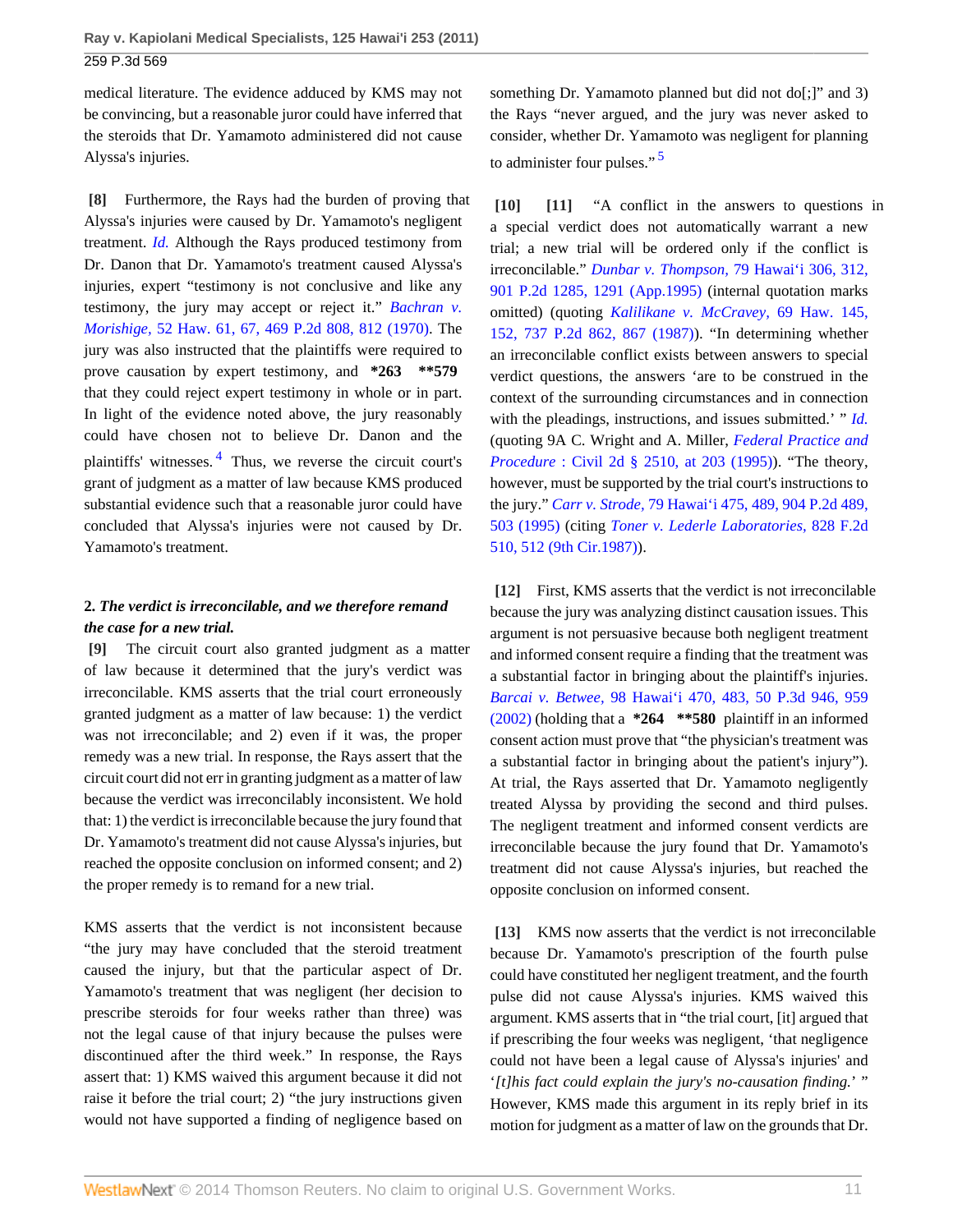Yamamoto's treatment was not negligent as a matter of law. KMS never argued its interpretation of the jury's verdict when challenging the circuit court's grant of judgment as a matter of law in favor of the Rays on the issue of causation. KMS' argument, which was made in a different context, did not alert the circuit court that it was asserting that the circuit court erred by granting judgment as a matter of law based on its newfound interpretation of the jury's verdict. *See [Kawamata](http://www.westlaw.com/Link/Document/FullText?findType=Y&serNum=1997244015&pubNum=661&fi=co_pp_sp_661_1089&originationContext=document&vr=3.0&rs=cblt1.0&transitionType=DocumentItem&contextData=(sc.Default)#co_pp_sp_661_1089) [Farms, Inc. v. United Agri Products,](http://www.westlaw.com/Link/Document/FullText?findType=Y&serNum=1997244015&pubNum=661&fi=co_pp_sp_661_1089&originationContext=document&vr=3.0&rs=cblt1.0&transitionType=DocumentItem&contextData=(sc.Default)#co_pp_sp_661_1089)* 86 Hawai'i 214, 248, [948 P.2d 1055, 1089 \(1997\)](http://www.westlaw.com/Link/Document/FullText?findType=Y&serNum=1997244015&pubNum=661&fi=co_pp_sp_661_1089&originationContext=document&vr=3.0&rs=cblt1.0&transitionType=DocumentItem&contextData=(sc.Default)#co_pp_sp_661_1089) ("It is unfair to the trial court to reverse on a ground that no one even suggested might be error.") (quoting *Ellis v. State,* [36 Ark. App. 219, 821 S.W.2d](http://www.westlaw.com/Link/Document/FullText?findType=Y&serNum=1992018610&pubNum=713&fi=co_pp_sp_713_57&originationContext=document&vr=3.0&rs=cblt1.0&transitionType=DocumentItem&contextData=(sc.Default)#co_pp_sp_713_57) [56, 57 \(1991\)](http://www.westlaw.com/Link/Document/FullText?findType=Y&serNum=1992018610&pubNum=713&fi=co_pp_sp_713_57&originationContext=document&vr=3.0&rs=cblt1.0&transitionType=DocumentItem&contextData=(sc.Default)#co_pp_sp_713_57)); *see also [Child Support Enforcement Agency](http://www.westlaw.com/Link/Document/FullText?findType=Y&serNum=2007959600&pubNum=4645&fi=co_pp_sp_4645_467&originationContext=document&vr=3.0&rs=cblt1.0&transitionType=DocumentItem&contextData=(sc.Default)#co_pp_sp_4645_467) v. Doe,* [109 Hawai'i 240, 246, 125 P.3d 461, 467 \(2005\)](http://www.westlaw.com/Link/Document/FullText?findType=Y&serNum=2007959600&pubNum=4645&fi=co_pp_sp_4645_467&originationContext=document&vr=3.0&rs=cblt1.0&transitionType=DocumentItem&contextData=(sc.Default)#co_pp_sp_4645_467); *[Scallen v. Comm'r of Internal Revenue,](http://www.westlaw.com/Link/Document/FullText?findType=Y&serNum=1989086127&pubNum=350&fi=co_pp_sp_350_1375&originationContext=document&vr=3.0&rs=cblt1.0&transitionType=DocumentItem&contextData=(sc.Default)#co_pp_sp_350_1375)* 877 F.2d 1364, 1375 [\(8th Cir.1989\)](http://www.westlaw.com/Link/Document/FullText?findType=Y&serNum=1989086127&pubNum=350&fi=co_pp_sp_350_1375&originationContext=document&vr=3.0&rs=cblt1.0&transitionType=DocumentItem&contextData=(sc.Default)#co_pp_sp_350_1375) (describing the purpose of the waiver rule as "to enforce the policy that requires litigants to inform the trial court promptly of any possible errors that it may have made so that it may have an opportunity to correct them."). Therefore, the jury's verdict is irreconcilable, because KMS waived the theory under which it attempts to reconcile the jury's verdict.

<span id="page-11-1"></span><span id="page-11-0"></span>**[\[14\]](#page-2-0) [\[15\]](#page-2-4)** Second, KMS asserts that the proper remedy for an irreconcilable verdict is to grant a new trial. This argument is persuasive because a new trial is generally the remedy for an irreconcilable verdict. *See Carr,* [79 Hawai'i at 489, 904](http://www.westlaw.com/Link/Document/FullText?findType=Y&serNum=1995199713&pubNum=661&fi=co_pp_sp_661_503&originationContext=document&vr=3.0&rs=cblt1.0&transitionType=DocumentItem&contextData=(sc.Default)#co_pp_sp_661_503) [P.2d at 503](http://www.westlaw.com/Link/Document/FullText?findType=Y&serNum=1995199713&pubNum=661&fi=co_pp_sp_661_503&originationContext=document&vr=3.0&rs=cblt1.0&transitionType=DocumentItem&contextData=(sc.Default)#co_pp_sp_661_503) ("A conflict in the jury's answers to questions in a special verdict *will warrant a new trial* only if those answers are irreconcilably inconsistent, and the verdict will not be disturbed if the answers can be reconciled under any theory.") (emphasis added); Charles A. Wright & Authur R. Miller, *[Federal Practice and Procedure](http://www.westlaw.com/Link/Document/FullText?findType=Y&serNum=0334966077&pubNum=0102228&originationContext=document&vr=3.0&rs=cblt1.0&transitionType=DocumentItem&contextData=(sc.Default))* § 2510 at 166–71 (2008) ("If the jury's answers are inconsistent with each other even when the presiding judge views them in the most generous way to avoid such a conclusion, a new trial under Rule 59(a) ordinarily is the proper pathway for the trial judge to follow and may be the required course, as numerous federal district courts and courts of appeal have concluded.").

The Rays assert that judgment as a matter of law is the proper remedy because the jury's finding of no causation was not supported by substantial evidence. As discussed above, this argument is not persuasive because the jury's no causation finding was supported by substantial evidence.

<span id="page-11-2"></span>**[\[16\]](#page-2-5)** Finally, the Rays assert that KMS waived its objection to the inconsistency in the jury's verdict by failing to object before the jury was excused. (Citing *[Kosmynka v.](http://www.westlaw.com/Link/Document/FullText?findType=Y&serNum=2010219835&pubNum=506&fi=co_pp_sp_506_83&originationContext=document&vr=3.0&rs=cblt1.0&transitionType=DocumentItem&contextData=(sc.Default)#co_pp_sp_506_83) Polaris Indus., Inc.,* [462 F.3d 74, 83 \(2d Cir.2006\)](http://www.westlaw.com/Link/Document/FullText?findType=Y&serNum=2010219835&pubNum=506&fi=co_pp_sp_506_83&originationContext=document&vr=3.0&rs=cblt1.0&transitionType=DocumentItem&contextData=(sc.Default)#co_pp_sp_506_83) ("It is

well established that a party waives its objection to any inconsistency in a jury verdict if it fails to object to the verdict prior to the excusing of the jury.")) The Rays rely on cases holding that an objecting party cannot raise the irreconcilability of the verdict as a ground for a new trial after the jury has been dismissed. *[Coralluzzo v. Education Mgmt.](http://www.westlaw.com/Link/Document/FullText?findType=Y&serNum=1996129584&pubNum=506&fi=co_pp_sp_506_186&originationContext=document&vr=3.0&rs=cblt1.0&transitionType=DocumentItem&contextData=(sc.Default)#co_pp_sp_506_186) Corp.,* [86 F.3d 185, 186 \(11th Cir.1996\)](http://www.westlaw.com/Link/Document/FullText?findType=Y&serNum=1996129584&pubNum=506&fi=co_pp_sp_506_186&originationContext=document&vr=3.0&rs=cblt1.0&transitionType=DocumentItem&contextData=(sc.Default)#co_pp_sp_506_186) ("To allow a new trial after the objecting party failed to seek a proper remedy at the only time possible [i.e., before the jury is discharged] would undermine the incentives for efficient trial procedure and **\*265 \*\*581** would allow the possible misuse of Rule 49 procedures ... by parties anxious to implant a ground for appeal should the jury's opinion prove distasteful to them.") (quoting *Skillin v. Kimball,* [643 F.2d 19, 20 \(1st Cir.1981\)](http://www.westlaw.com/Link/Document/FullText?findType=Y&serNum=1981110823&pubNum=350&fi=co_pp_sp_350_20&originationContext=document&vr=3.0&rs=cblt1.0&transitionType=DocumentItem&contextData=(sc.Default)#co_pp_sp_350_20)). This argument is not persuasive because the circuit court raised the irreconcilability of the verdict *sua sponte* and granted judgment as a matter of law in favor of the Rays on that ground. KMS did not have a duty to argue for a new trial based on the irreconcilability of the jury's verdict before the jury was dismissed because it was not seeking a new trial on that ground and the circuit court raised the issue *sua sponte.* Therefore, we hold that the circuit court erred by granting judgment as a matter of law in favor of the Rays, and remand the case for a new trial because the jury's verdict is irreconcilable.

# **B. The Circuit Court Did Not Err By Denying KMS' Motion For Judgment As a Matter Of Law On Informed Consent.**

<span id="page-11-3"></span>**[\[17\]](#page-2-1)** During and after trial, KMS moved for judgment as a matter of law on the Rays' informed consent claim asserting Hawai'i case law requires a plaintiff in an informed consent case to show that he or she was not informed of a risk of injury that in fact occurred. Because the Rays admitted that Alyssa was informed of steroid myopathy, KMS asserted that it was entitled to judgment as a matter of law. The trial court denied these motions, and concluded that "there may very well be a disconnection legal [sic] and analytically between what the cases have told us so far about this, the elements are, and what the statute provides for." The circuit court denied the motions because [HRS § 671–3 \(Supp.2009\)](http://www.westlaw.com/Link/Document/FullText?findType=L&pubNum=1000522&cite=HISTS671-3&originatingDoc=I50d2a3f3b47511e093b4f77be4dcecfa&refType=LQ&originationContext=document&vr=3.0&rs=cblt1.0&transitionType=DocumentItem&contextData=(sc.Default)) requires the physician to inform patients of recognized alternatives.

On appeal, KMS asserts that it is entitled to judgment as a matter of law on the Rays' informed consent claim because: 1) Dr. Yamamoto disclosed the possibility of the injury that Alyssa suffered; and 2) Dr. Yamamoto's decision not to inform the Rays of a different dosage of the same medication is not a "recognized alternative treatment or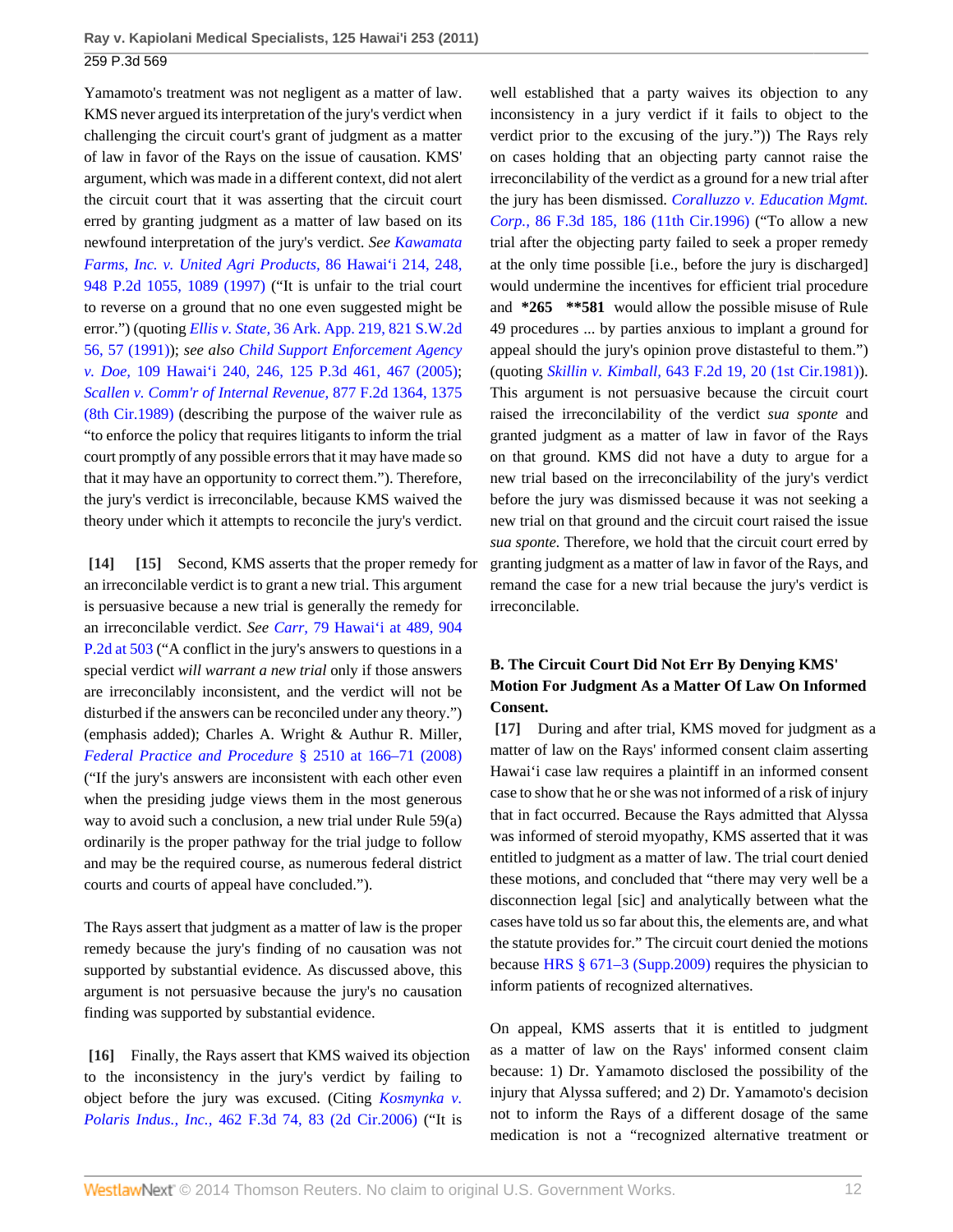procedure" under HRS  $\S$  671–3(b)(4). In response, the Rays assert that: 1) a plaintiff can maintain an informed consent action for failure to disclose an alternative treatment even if the physician disclosed the risk of the injury that actually occurred; 2) KMS waived its argument that a different dose was not an alternative treatment; and 3) the administration of fewer pulses of steroids was an alternative treatment. KMS' arguments are not persuasive and we therefore affirm the circuit court's denial of its motions for judgment as a matter of law.

# **1.** *Hawai'i courts have not explicitly required plaintiffs claiming the failure to disclose an alternative treatment to prove that they were injured by a risk that was not disclosed to them.*

KMS correctly notes that Dr. Yamamoto informed the Rays of the risk of steroid myopathy, and that the Rays claimed that Alyssa eventually suffered from steroid myopathy. KMS asserts that the following language from Hawai'i cases requires granting KMS judgment as a matter of law:

*Claims for negligent failure to obtain informed consent typically arise when a plaintiff patient alleges that the defendant physician failed to warn the patient of a particular risk associated with the procedure and the particular risk ultimately occurred. To establish a claim of negligent failure to obtain informed consent under Hawai'i law, the plaintiff must demonstrate that: (1) the physician owed a duty to disclose the risk of one or more of the collateral injuries that the patient suffered; (2) the physician breached that duty* ; (3) the patient suffered injury; (4) the physician's breach of duty was a cause of the patient's injury in that (a) the physician's treatment was a substantial factor in bringing about the patient's injury and (b) a reasonable person in the plaintiff patient's position would not have consented to the treatment that led to the injuries had the plaintiff patient been properly informed; and (5) no other cause is a superseding cause of the patient's injury.

*Barcai v. Betwee,* [98 Hawai'i 470, 483–84, 50 P.3d 946, 959–](http://www.westlaw.com/Link/Document/FullText?findType=Y&serNum=2002448914&pubNum=4645&fi=co_pp_sp_4645_959&originationContext=document&vr=3.0&rs=cblt1.0&transitionType=DocumentItem&contextData=(sc.Default)#co_pp_sp_4645_959) [60 \(2002\)](http://www.westlaw.com/Link/Document/FullText?findType=Y&serNum=2002448914&pubNum=4645&fi=co_pp_sp_4645_959&originationContext=document&vr=3.0&rs=cblt1.0&transitionType=DocumentItem&contextData=(sc.Default)#co_pp_sp_4645_959) (emphasis added) **\*266 \*\*582** (citing *[Bernard](http://www.westlaw.com/Link/Document/FullText?findType=Y&serNum=1995200682&pubNum=661&fi=co_pp_sp_661_670&originationContext=document&vr=3.0&rs=cblt1.0&transitionType=DocumentItem&contextData=(sc.Default)#co_pp_sp_661_670) v. Char,* [79 Hawai''i 362, 365, 371, 903 P.2d 667, 670, 676](http://www.westlaw.com/Link/Document/FullText?findType=Y&serNum=1995200682&pubNum=661&fi=co_pp_sp_661_670&originationContext=document&vr=3.0&rs=cblt1.0&transitionType=DocumentItem&contextData=(sc.Default)#co_pp_sp_661_670) [\(1995\)\)](http://www.westlaw.com/Link/Document/FullText?findType=Y&serNum=1995200682&pubNum=661&fi=co_pp_sp_661_670&originationContext=document&vr=3.0&rs=cblt1.0&transitionType=DocumentItem&contextData=(sc.Default)#co_pp_sp_661_670).

[HRS § 671–3\(b\)](http://www.westlaw.com/Link/Document/FullText?findType=L&pubNum=1000522&cite=HISTS671-3&originatingDoc=I50d2a3f3b47511e093b4f77be4dcecfa&refType=SP&originationContext=document&vr=3.0&rs=cblt1.0&transitionType=DocumentItem&contextData=(sc.Default)#co_pp_a83b000018c76) requires physicians to inform patients of the "recognized alternative treatments or procedures, including the option of not providing these treatments or procedures[,]" the "recognized material risks of serious

complications or mortality associated with" those procedures, and the "recognized benefits of the recognized alternative treatments or procedures." HRS  $\S$  671–3(b)(4)–(6). Hawai'i courts have also concluded that an element of informed consent is providing information about "recognized possible alternative forms of treatment." *Barcai,* [98 Hawai'i at 483,](http://www.westlaw.com/Link/Document/FullText?findType=Y&serNum=2002448914&pubNum=4645&fi=co_pp_sp_4645_959&originationContext=document&vr=3.0&rs=cblt1.0&transitionType=DocumentItem&contextData=(sc.Default)#co_pp_sp_4645_959) [50 P.3d at 959](http://www.westlaw.com/Link/Document/FullText?findType=Y&serNum=2002448914&pubNum=4645&fi=co_pp_sp_4645_959&originationContext=document&vr=3.0&rs=cblt1.0&transitionType=DocumentItem&contextData=(sc.Default)#co_pp_sp_4645_959) (citing [HRS § 671–3](http://www.westlaw.com/Link/Document/FullText?findType=L&pubNum=1000522&cite=HISTS671-3&originatingDoc=I50d2a3f3b47511e093b4f77be4dcecfa&refType=LQ&originationContext=document&vr=3.0&rs=cblt1.0&transitionType=DocumentItem&contextData=(sc.Default))); *[Keomaka v. Zakaib,](http://www.westlaw.com/Link/Document/FullText?findType=Y&serNum=1991094780&pubNum=661&fi=co_pp_sp_661_482&originationContext=document&vr=3.0&rs=cblt1.0&transitionType=DocumentItem&contextData=(sc.Default)#co_pp_sp_661_482)* [8 Haw.App. 518, 524, 811 P.2d 478, 482–83 \(App.1991\)](http://www.westlaw.com/Link/Document/FullText?findType=Y&serNum=1991094780&pubNum=661&fi=co_pp_sp_661_482&originationContext=document&vr=3.0&rs=cblt1.0&transitionType=DocumentItem&contextData=(sc.Default)#co_pp_sp_661_482) (stating that a physician is required to inform the patient of the items in HRS  $\S$  671–3(b)).

As the circuit court observed, although the general language in Hawai'i case law supports KMS' argument, KMS has not shown that Hawai'i courts have directly held that plaintiffs claiming the failure to disclose an alternative treatment are required to show that they suffered an injury that the physician failed to disclose. For instance, in *[Barcai,](http://www.westlaw.com/Link/Document/FullText?findType=Y&serNum=2002448914&originationContext=document&vr=3.0&rs=cblt1.0&transitionType=DocumentItem&contextData=(sc.Default))* this court observed that claims "for negligent failure to obtain informed consent *typically arise* when a plaintiff patient alleges that the defendant physician failed to warn the patient of a particular risk associated with the procedure and the particular risk ultimately occurred." *Barcai,* [98 Hawai'i at 483, 50 P.3d at](http://www.westlaw.com/Link/Document/FullText?findType=Y&serNum=2002448914&pubNum=4645&fi=co_pp_sp_4645_959&originationContext=document&vr=3.0&rs=cblt1.0&transitionType=DocumentItem&contextData=(sc.Default)#co_pp_sp_4645_959) [959](http://www.westlaw.com/Link/Document/FullText?findType=Y&serNum=2002448914&pubNum=4645&fi=co_pp_sp_4645_959&originationContext=document&vr=3.0&rs=cblt1.0&transitionType=DocumentItem&contextData=(sc.Default)#co_pp_sp_4645_959) (emphasis added).

KMS asserts that *[Keomaka v. Zakaib](http://www.westlaw.com/Link/Document/FullText?findType=Y&serNum=1991094780&originationContext=document&vr=3.0&rs=cblt1.0&transitionType=DocumentItem&contextData=(sc.Default))* is a case involving the failure to disclose an alternative treatment where the ICA held that plaintiffs are required to prove that they suffered an injury not disclosed to them. [8 Haw.App. at 524–25, 811 P.2d at](http://www.westlaw.com/Link/Document/FullText?findType=Y&serNum=1991094780&pubNum=661&fi=co_pp_sp_661_483&originationContext=document&vr=3.0&rs=cblt1.0&transitionType=DocumentItem&contextData=(sc.Default)#co_pp_sp_661_483) [483.](http://www.westlaw.com/Link/Document/FullText?findType=Y&serNum=1991094780&pubNum=661&fi=co_pp_sp_661_483&originationContext=document&vr=3.0&rs=cblt1.0&transitionType=DocumentItem&contextData=(sc.Default)#co_pp_sp_661_483) This argument is not persuasive because *[Keomaka](http://www.westlaw.com/Link/Document/FullText?findType=Y&serNum=1991094780&originationContext=document&vr=3.0&rs=cblt1.0&transitionType=DocumentItem&contextData=(sc.Default))* did not directly confront the issue of whether a plaintiff claiming a failure to properly inform of alternative treatments must also prove that she "would not have undergone the treatment had he known of the risk of harm that in fact occurred." *See [id.](http://www.westlaw.com/Link/Document/FullText?findType=Y&serNum=1991094780&pubNum=661&fi=co_pp_sp_661_484&originationContext=document&vr=3.0&rs=cblt1.0&transitionType=DocumentItem&contextData=(sc.Default)#co_pp_sp_661_484)* [at 527, 811 P.2d at 484.](http://www.westlaw.com/Link/Document/FullText?findType=Y&serNum=1991094780&pubNum=661&fi=co_pp_sp_661_484&originationContext=document&vr=3.0&rs=cblt1.0&transitionType=DocumentItem&contextData=(sc.Default)#co_pp_sp_661_484) Although the court cited that rule, it did not hold that a different causation standard does not apply to alternative treatment claims. Thus, Hawai'i courts have not required plaintiffs claiming the failure to disclose an alternative treatment to prove that they were injured by a risk that was not disclosed to them.

KMS' interpretation of Hawaii's informed consent law is incorrect for three reasons. First, this court has interpreted [HRS § 671–3\(b\)](http://www.westlaw.com/Link/Document/FullText?findType=L&pubNum=1000522&cite=HISTS671-3&originatingDoc=I50d2a3f3b47511e093b4f77be4dcecfa&refType=SP&originationContext=document&vr=3.0&rs=cblt1.0&transitionType=DocumentItem&contextData=(sc.Default)#co_pp_a83b000018c76) as supplying the standard for a physician's duty to disclose information to the patient. *Barcai,* [98 Hawai'i](http://www.westlaw.com/Link/Document/FullText?findType=Y&serNum=2002448914&pubNum=4645&fi=co_pp_sp_4645_959&originationContext=document&vr=3.0&rs=cblt1.0&transitionType=DocumentItem&contextData=(sc.Default)#co_pp_sp_4645_959) [at 483, 50 P.3d at 959](http://www.westlaw.com/Link/Document/FullText?findType=Y&serNum=2002448914&pubNum=4645&fi=co_pp_sp_4645_959&originationContext=document&vr=3.0&rs=cblt1.0&transitionType=DocumentItem&contextData=(sc.Default)#co_pp_sp_4645_959) (noting that the elements of informed consent commonly consist of informing the patient about recognized possible alternative forms of treatment, including non-treatment); *Keomaka,* [8 Haw.App. at 524, 811 P.2d at](http://www.westlaw.com/Link/Document/FullText?findType=Y&serNum=1991094780&pubNum=661&fi=co_pp_sp_661_483&originationContext=document&vr=3.0&rs=cblt1.0&transitionType=DocumentItem&contextData=(sc.Default)#co_pp_sp_661_483) [483;](http://www.westlaw.com/Link/Document/FullText?findType=Y&serNum=1991094780&pubNum=661&fi=co_pp_sp_661_483&originationContext=document&vr=3.0&rs=cblt1.0&transitionType=DocumentItem&contextData=(sc.Default)#co_pp_sp_661_483) *Ditto v. McCurdy,* [86 Hawai'i 84, 90, 947 P.2d 952, 958](http://www.westlaw.com/Link/Document/FullText?findType=Y&serNum=1997222369&pubNum=661&fi=co_pp_sp_661_958&originationContext=document&vr=3.0&rs=cblt1.0&transitionType=DocumentItem&contextData=(sc.Default)#co_pp_sp_661_958)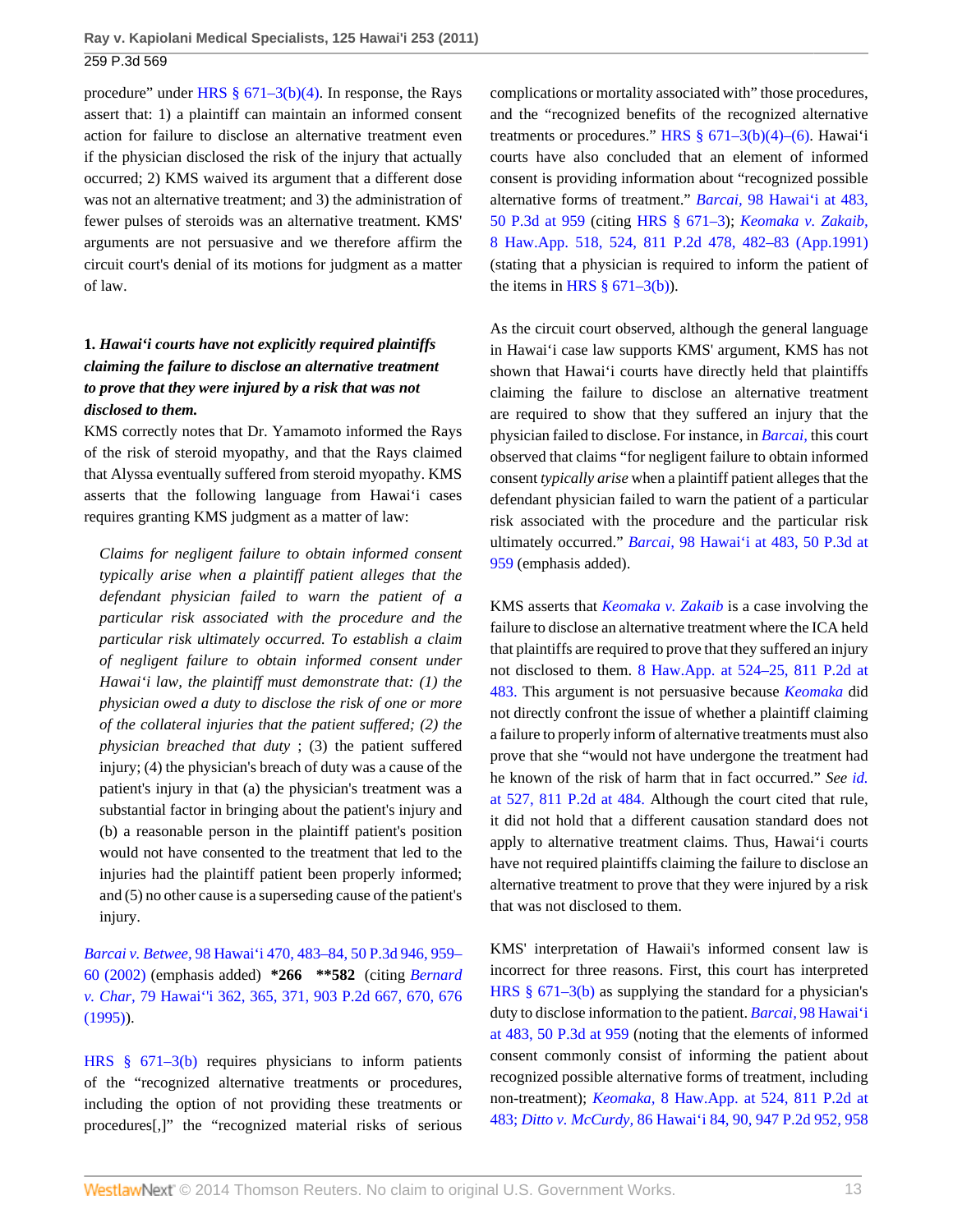[\(1997\)](http://www.westlaw.com/Link/Document/FullText?findType=Y&serNum=1997222369&pubNum=661&fi=co_pp_sp_661_958&originationContext=document&vr=3.0&rs=cblt1.0&transitionType=DocumentItem&contextData=(sc.Default)#co_pp_sp_661_958) ("It is well established that the doctrine of informed consent imposes an affirmative duty upon physicians or surgeons to fully disclose to a patient 'the types of risks and alternatives' to a proposed treatment or surgery."). Because this court has interpreted HRS  $\S$  671–3(b) as requiring a physician to disclose an alternative treatment to a patient, requiring a plaintiff to prove that she suffered an injury that the physician failed to disclose conflicts with Hawaii's informed consent statute.

Second, other courts have held that an informed consent action for failure to properly inform of alternative treatments requires a plaintiff to "show causation by establishing that a 'prudent person in the patient's position would have decided differently if adequately informed.' " *Caputa v. Antiles,* [296 N.J.Super. 123, 686 A.2d 356,](http://www.westlaw.com/Link/Document/FullText?findType=Y&serNum=1996280887&pubNum=162&fi=co_pp_sp_162_363&originationContext=document&vr=3.0&rs=cblt1.0&transitionType=DocumentItem&contextData=(sc.Default)#co_pp_sp_162_363) [363 \(N.J.Super.Ct.App.Div.1996\)](http://www.westlaw.com/Link/Document/FullText?findType=Y&serNum=1996280887&pubNum=162&fi=co_pp_sp_162_363&originationContext=document&vr=3.0&rs=cblt1.0&transitionType=DocumentItem&contextData=(sc.Default)#co_pp_sp_162_363) (internal quotation marks omitted) (quoting *Largey v. Rothman,* [110 N.J. 204, 540 A.2d](http://www.westlaw.com/Link/Document/FullText?findType=Y&serNum=1988058736&pubNum=162&fi=co_pp_sp_162_510&originationContext=document&vr=3.0&rs=cblt1.0&transitionType=DocumentItem&contextData=(sc.Default)#co_pp_sp_162_510) [504, 510 \(1988\)](http://www.westlaw.com/Link/Document/FullText?findType=Y&serNum=1988058736&pubNum=162&fi=co_pp_sp_162_510&originationContext=document&vr=3.0&rs=cblt1.0&transitionType=DocumentItem&contextData=(sc.Default)#co_pp_sp_162_510)). This standard more fully comports with Hawaii's case law because it allows a plaintiff to prove that the physician's failure to inform of an alternative treatment caused the injury.

Third, KMS asserts that the legislative history of [HRS § 671–](http://www.westlaw.com/Link/Document/FullText?findType=L&pubNum=1000522&cite=HISTS671-3&originatingDoc=I50d2a3f3b47511e093b4f77be4dcecfa&refType=SP&originationContext=document&vr=3.0&rs=cblt1.0&transitionType=DocumentItem&contextData=(sc.Default)#co_pp_a83b000018c76) [3\(b\)](http://www.westlaw.com/Link/Document/FullText?findType=L&pubNum=1000522&cite=HISTS671-3&originatingDoc=I50d2a3f3b47511e093b4f77be4dcecfa&refType=SP&originationContext=document&vr=3.0&rs=cblt1.0&transitionType=DocumentItem&contextData=(sc.Default)#co_pp_a83b000018c76) indicates that the purpose of enacting the statute was to lessen physicians' liability and decrease medical malpractice insurance premiums. (Citing **\*267 \*\*583** *[Keomaka,](http://www.westlaw.com/Link/Document/FullText?findType=Y&serNum=1991094780&pubNum=661&fi=co_pp_sp_661_484&originationContext=document&vr=3.0&rs=cblt1.0&transitionType=DocumentItem&contextData=(sc.Default)#co_pp_sp_661_484)* 8 [Haw.App. at 528, 811 P.2d at 484–85.\)](http://www.westlaw.com/Link/Document/FullText?findType=Y&serNum=1991094780&pubNum=661&fi=co_pp_sp_661_484&originationContext=document&vr=3.0&rs=cblt1.0&transitionType=DocumentItem&contextData=(sc.Default)#co_pp_sp_661_484) The general purpose of [HRS § 671–3](http://www.westlaw.com/Link/Document/FullText?findType=L&pubNum=1000522&cite=HISTS671-3&originatingDoc=I50d2a3f3b47511e093b4f77be4dcecfa&refType=LQ&originationContext=document&vr=3.0&rs=cblt1.0&transitionType=DocumentItem&contextData=(sc.Default)) does not override this court's interpretation of that statute as supplying the standard for informed consent. Furthermore, the report KMS refers to in *[Keomaka](http://www.westlaw.com/Link/Document/FullText?findType=Y&serNum=1991094780&originationContext=document&vr=3.0&rs=cblt1.0&transitionType=DocumentItem&contextData=(sc.Default))* states that even "if the patient actually does consent to the particular procedure or operation, *liability may be predicted on the basis that he was not made fully aware of the risks involved or the alternatives available.*" Hse. Stand. Comm. Rep. No. 417– 76, in 1976 House Journal, at 1459 (emphasis added). This language undermines KMS' interpretation by indicating that the failure to disclose an alternative treatment gives rise to a cause of action for failure to provide informed consent.

<span id="page-13-0"></span>**[\[18\]](#page-2-6)** KMS also asserts that the legislature failed to respond to this court's interpretation of [HRS § 671–3.](http://www.westlaw.com/Link/Document/FullText?findType=L&pubNum=1000522&cite=HISTS671-3&originatingDoc=I50d2a3f3b47511e093b4f77be4dcecfa&refType=LQ&originationContext=document&vr=3.0&rs=cblt1.0&transitionType=DocumentItem&contextData=(sc.Default)) It observes that when "the legislature fails to act in response to our statutory interpretation, the consequence is that the statutory interpretation of the court must be considered to have the tacit approval of the legislature and the effect of legislation." *[State](http://www.westlaw.com/Link/Document/FullText?findType=Y&serNum=1992173034&pubNum=661&fi=co_pp_sp_661_780&originationContext=document&vr=3.0&rs=cblt1.0&transitionType=DocumentItem&contextData=(sc.Default)#co_pp_sp_661_780) v. Dannenberg,* [74 Haw. 75, 83, 837 P.2d 776, 780 \(1992\)](http://www.westlaw.com/Link/Document/FullText?findType=Y&serNum=1992173034&pubNum=661&fi=co_pp_sp_661_780&originationContext=document&vr=3.0&rs=cblt1.0&transitionType=DocumentItem&contextData=(sc.Default)#co_pp_sp_661_780), *superceded by statute on other grounds as stated in, [State v.](http://www.westlaw.com/Link/Document/FullText?findType=Y&serNum=2014487023&pubNum=4645&originationContext=document&vr=3.0&rs=cblt1.0&transitionType=DocumentItem&contextData=(sc.Default)) Klie,* [116 Hawai'i 519, 174 P.3d 358 \(2007\)](http://www.westlaw.com/Link/Document/FullText?findType=Y&serNum=2014487023&pubNum=4645&originationContext=document&vr=3.0&rs=cblt1.0&transitionType=DocumentItem&contextData=(sc.Default)). This argument

is not persuasive because this court has never established the interpretation of [HRS § 671–3](http://www.westlaw.com/Link/Document/FullText?findType=L&pubNum=1000522&cite=HISTS671-3&originatingDoc=I50d2a3f3b47511e093b4f77be4dcecfa&refType=LQ&originationContext=document&vr=3.0&rs=cblt1.0&transitionType=DocumentItem&contextData=(sc.Default)) urged by KMS. Therefore, the circuit court did not err by denying KMS' motion for judgment as a matter of law on the Rays' informed consent claim.

# **2.** *An alternative dosage of the same medication can be a "recognized alternative treatment" under [HRS § 671–3\(b\)](http://www.westlaw.com/Link/Document/FullText?findType=L&pubNum=1000522&cite=HISTS671-3&originatingDoc=I50d2a3f3b47511e093b4f77be4dcecfa&refType=SP&originationContext=document&vr=3.0&rs=cblt1.0&transitionType=DocumentItem&contextData=(sc.Default)#co_pp_6ad60000aeea7) [\(4\).](http://www.westlaw.com/Link/Document/FullText?findType=L&pubNum=1000522&cite=HISTS671-3&originatingDoc=I50d2a3f3b47511e093b4f77be4dcecfa&refType=SP&originationContext=document&vr=3.0&rs=cblt1.0&transitionType=DocumentItem&contextData=(sc.Default)#co_pp_6ad60000aeea7)*

KMS asserts that "a different *dose* option for the *same medication* that was actually administered is not an alternative treatment or procedure that must be disclosed to a patient under [HRS section 671–3\(b\)\(4\)](http://www.westlaw.com/Link/Document/FullText?findType=L&pubNum=1000522&cite=HISTS671-3&originatingDoc=I50d2a3f3b47511e093b4f77be4dcecfa&refType=SP&originationContext=document&vr=3.0&rs=cblt1.0&transitionType=DocumentItem&contextData=(sc.Default)#co_pp_6ad60000aeea7)." In response, the Rays assert that: 1) KMS waived this argument; and 2) administering fewer pulses to treat lupus was an alternative treatment. <sup>[6](#page-15-7)</sup> We agree with the Rays.

<span id="page-13-4"></span><span id="page-13-1"></span>**[\[19\]](#page-3-3)** First, the Rays assert that KMS waived this argument because it was not raised in any of its three motions for judgment as a matter of law. KMS responds that it raised this argument in its reply brief in support of its renewed motion for judgment as a matter of law. Because KMS did not raise this argument until its reply brief, it has waived it. *See [Abrams v.](http://www.westlaw.com/Link/Document/FullText?findType=Y&serNum=2020085631&pubNum=4637&fi=co_pp_sp_4637_1232&originationContext=document&vr=3.0&rs=cblt1.0&transitionType=DocumentItem&contextData=(sc.Default)#co_pp_sp_4637_1232) [Ciba Specialty Chemicals Corp.,](http://www.westlaw.com/Link/Document/FullText?findType=Y&serNum=2020085631&pubNum=4637&fi=co_pp_sp_4637_1232&originationContext=document&vr=3.0&rs=cblt1.0&transitionType=DocumentItem&contextData=(sc.Default)#co_pp_sp_4637_1232)* 663 F.Supp.2d 1220, 1232 [n. 16 \(S.D.Ala.2009\)](http://www.westlaw.com/Link/Document/FullText?findType=Y&serNum=2020085631&pubNum=4637&fi=co_pp_sp_4637_1232&originationContext=document&vr=3.0&rs=cblt1.0&transitionType=DocumentItem&contextData=(sc.Default)#co_pp_sp_4637_1232) ( "[N]ew arguments are impermissible in reply briefs.").

<span id="page-13-2"></span>**[\[20\]](#page-3-0)** Second, even assuming KMS properly preserved this argument, alternative doses of the same medication can constitute "recognized alternative treatments." Whether a different dose of the same medication can constitute an alternative treatment is an issue of first impression in this jurisdiction. Hawai'i courts have adopted the patient-oriented standard for determining whether particular information must be disclosed to a patient. This court has held that the "dispositive inquiry regarding the physician's duty to disclose in an informed consent case, therefore, is not what the physician believes his or her patient needs to hear in order for the patient to make an informed and intelligent decision; the focus should be on what a reasonable person objectively needs to hear from his or her physician to allow the patient to make an informed and intelligent decision regarding proposed medical treatment." *Carr v. Strode,* [79 Hawai'i 475, 485–86,](http://www.westlaw.com/Link/Document/FullText?findType=Y&serNum=1995199713&pubNum=661&fi=co_pp_sp_661_499&originationContext=document&vr=3.0&rs=cblt1.0&transitionType=DocumentItem&contextData=(sc.Default)#co_pp_sp_661_499) [904 P.2d 489, 499–500 \(1995\)](http://www.westlaw.com/Link/Document/FullText?findType=Y&serNum=1995199713&pubNum=661&fi=co_pp_sp_661_499&originationContext=document&vr=3.0&rs=cblt1.0&transitionType=DocumentItem&contextData=(sc.Default)#co_pp_sp_661_499).

<span id="page-13-3"></span>**[\[21\]](#page-3-4)** Under the foregoing standard, an alternative dosage can constitute a "recognized alternative treatment" within the meaning of HRS  $\S 671-3(b)(4)$ . If a reasonable patient would need to hear the information to make an informed decision,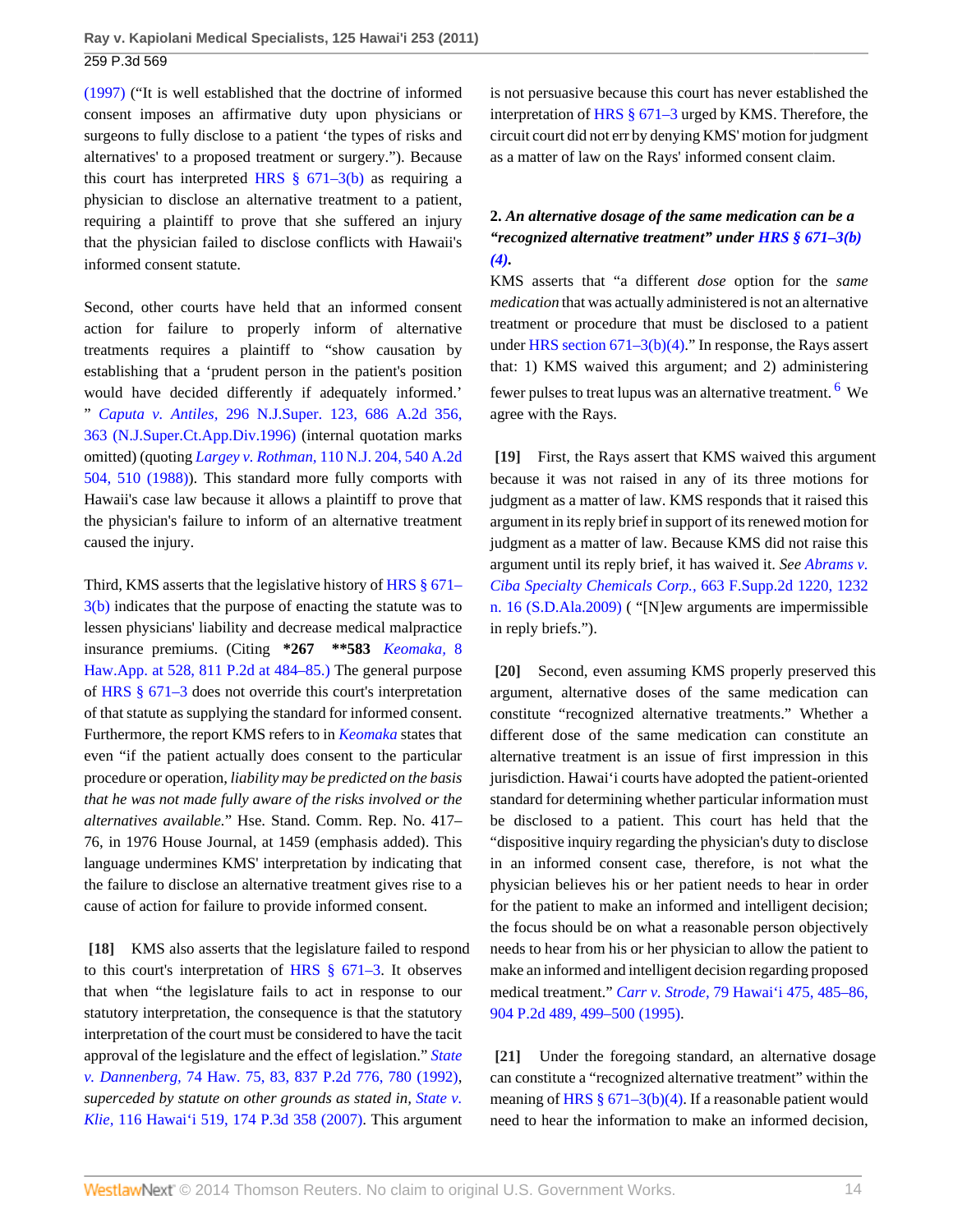the physician is required to disclose that information. In the instant case, the plaintiffs adduced evidence that recognized alternative dosing regimens had a lower risk of steroid myopathy. Thus, the Rays adduced evidence that a **\*268 \*\*584** reasonable person would need to hear about the different recognized pulsing methods to make an informed decision.

KMS asserts that "requiring a physician to disclose such information would not only dramatically expand the physician's liability (because a patient could always claim, in hindsight, that the physician should have disclosed the option of receiving a lower dose), it would likely overwhelm the patient and interfere with the patient's ability to make an informed and intelligent decision about his or her healthcare." KMS' concerns are overstated. [Section 671–3\(b\)\(4\)](http://www.westlaw.com/Link/Document/FullText?findType=L&pubNum=1000522&cite=HISTS671-3&originatingDoc=I50d2a3f3b47511e093b4f77be4dcecfa&refType=SP&originationContext=document&vr=3.0&rs=cblt1.0&transitionType=DocumentItem&contextData=(sc.Default)#co_pp_6ad60000aeea7) requires a physician to inform a patient of "*recognized* alternative treatments or procedures." (Emphasis added.) This court has held that "expert testimony will ordinarily be required to establish the 'materiality' of the risks, *i.e.,* 'the nature of risks inherent in a particular treatment, the probabilities of therapeutic success, the frequency of the occurrence of particular risks, and the nature of available alternatives to treatment.' " *Barcai,* [98 Hawai'i at 484, 50 P.3d at 960](http://www.westlaw.com/Link/Document/FullText?findType=Y&serNum=2002448914&pubNum=4645&fi=co_pp_sp_4645_960&originationContext=document&vr=3.0&rs=cblt1.0&transitionType=DocumentItem&contextData=(sc.Default)#co_pp_sp_4645_960) (quoting *Carr,* [79 Hawai'i at 486, 904 P.2d at 500\).](http://www.westlaw.com/Link/Document/FullText?findType=Y&serNum=1995199713&pubNum=661&fi=co_pp_sp_661_500&originationContext=document&vr=3.0&rs=cblt1.0&transitionType=DocumentItem&contextData=(sc.Default)#co_pp_sp_661_500) Thus, healthcare providers will not be overwhelmed by our holding because the plaintiff will need to show that the medical community recognizes the different dosage as an alternative treatment. Therefore, we hold that the circuit court properly denied KMS' motion for judgment as a matter of law.

# **C. The Circuit Court Erred By Admitting Dr. Bernstein's Testimony and the Error Was Not Cured By the Circuit Court's Instructions To the Jury.**

<span id="page-14-3"></span><span id="page-14-0"></span>**[\[22\]](#page-3-1)** KMS asserts that the circuit court erroneously allowed the plaintiffs' standard of care expert, Dr. Bernstein, to testify that Dr. Yamamoto owed a duty to disclose her and the medical community's experience with the treatment, and that she failed to meet that obligation.<sup>[7](#page-16-0)</sup> We hold that the circuit court erred by admitting Dr. Bernstein's testimony regarding Dr. Yamamoto's experience with the treatment,  $\frac{8}{3}$  $\frac{8}{3}$  $\frac{8}{3}$  and that its error was not cured by its instructions to the jury.

<span id="page-14-4"></span><span id="page-14-1"></span>**[\[23\]](#page-3-5)** At the time the Rays consented to treatment, Hawaii's informed consent statute did not explicitly require a physician to disclose her or the medical community's experience with a treatment option. *See* [HRS § 671–3](http://www.westlaw.com/Link/Document/FullText?findType=L&pubNum=1000522&cite=HISTS671-3&originatingDoc=I50d2a3f3b47511e093b4f77be4dcecfa&refType=LQ&originationContext=document&vr=3.0&rs=cblt1.0&transitionType=DocumentItem&contextData=(sc.Default)) (1993). "The elements of informed consent commonly consist of ensuring

that the patient consents to the prescribed procedure only after being made aware of the: (1) condition being treated; (2) *nature and character of the proposed treatment or surgical procedure;* (3) anticipated results; (4) recognized possible alternative forms of treatment; and (5) recognized serious possible risks, complications, and anticipated benefits involved in the treatment or surgical procedure, as well as the recognized possible alternative forms of treatment, including non-treatment." *Barcai,* [98 Hawai'i at 483, 50](http://www.westlaw.com/Link/Document/FullText?findType=Y&serNum=2002448914&pubNum=4645&fi=co_pp_sp_4645_959&originationContext=document&vr=3.0&rs=cblt1.0&transitionType=DocumentItem&contextData=(sc.Default)#co_pp_sp_4645_959) [P.3d at 959](http://www.westlaw.com/Link/Document/FullText?findType=Y&serNum=2002448914&pubNum=4645&fi=co_pp_sp_4645_959&originationContext=document&vr=3.0&rs=cblt1.0&transitionType=DocumentItem&contextData=(sc.Default)#co_pp_sp_4645_959) (emphasis added) (citing [HRS § 671–3](http://www.westlaw.com/Link/Document/FullText?findType=L&pubNum=1000522&cite=HISTS671-3&originatingDoc=I50d2a3f3b47511e093b4f77be4dcecfa&refType=LQ&originationContext=document&vr=3.0&rs=cblt1.0&transitionType=DocumentItem&contextData=(sc.Default))). After *Barcai*, the legislature amended [HRS § 671–3](http://www.westlaw.com/Link/Document/FullText?findType=L&pubNum=1000522&cite=HISTS671-3&originatingDoc=I50d2a3f3b47511e093b4f77be4dcecfa&refType=LQ&originationContext=document&vr=3.0&rs=cblt1.0&transitionType=DocumentItem&contextData=(sc.Default)) by deleting the requirement that a physician disclose the "nature and character" of the proposed treatment, and replacing it with a requirement to provide a "description of the proposed treatment or procedure." HRS § 671-3 (Supp.2010).

<span id="page-14-2"></span>**[\[24\]](#page-3-6)** The Rays assert that the circuit court did not err by admitting Dr. Bernstein's testimony, because at the time they consented to the treatment, [HRS § 671–3](http://www.westlaw.com/Link/Document/FullText?findType=L&pubNum=1000522&cite=HISTS671-3&originatingDoc=I50d2a3f3b47511e093b4f77be4dcecfa&refType=LQ&originationContext=document&vr=3.0&rs=cblt1.0&transitionType=DocumentItem&contextData=(sc.Default)) required a physician to disclose the "nature and character" of the treatment. They assert that the physician's experience falls within the nature and character of the treatment. This argument is not persuasive because, even assuming that the prior version of [HRS § 671–3](http://www.westlaw.com/Link/Document/FullText?findType=L&pubNum=1000522&cite=HISTS671-3&originatingDoc=I50d2a3f3b47511e093b4f77be4dcecfa&refType=LQ&originationContext=document&vr=3.0&rs=cblt1.0&transitionType=DocumentItem&contextData=(sc.Default)) applies, the Rays point to no authority interpreting the "nature and character" language as inclusive of a physician's experience with a particular treatment. Additionally **\*269 \*\*585** the plain language of [HRS §](http://www.westlaw.com/Link/Document/FullText?findType=L&pubNum=1000522&cite=HISTS671-3&originatingDoc=I50d2a3f3b47511e093b4f77be4dcecfa&refType=LQ&originationContext=document&vr=3.0&rs=cblt1.0&transitionType=DocumentItem&contextData=(sc.Default)) [671–3](http://www.westlaw.com/Link/Document/FullText?findType=L&pubNum=1000522&cite=HISTS671-3&originatingDoc=I50d2a3f3b47511e093b4f77be4dcecfa&refType=LQ&originationContext=document&vr=3.0&rs=cblt1.0&transitionType=DocumentItem&contextData=(sc.Default)) indicates that this interpretation is untenable. The term "character" is not defined by HRS  $\S$  671–3, however, this court "may resort to legal or other well accepted dictionaries as one way to determine the ordinary meaning of certain terms not statutorily defined." *[Nuuanu Valley Ass'n v. City](http://www.westlaw.com/Link/Document/FullText?findType=Y&serNum=2017354052&pubNum=4645&fi=co_pp_sp_4645_539&originationContext=document&vr=3.0&rs=cblt1.0&transitionType=DocumentItem&contextData=(sc.Default)#co_pp_sp_4645_539) and County of Honolulu,* [119 Hawai'i 90, 98, 194 P.3d 531,](http://www.westlaw.com/Link/Document/FullText?findType=Y&serNum=2017354052&pubNum=4645&fi=co_pp_sp_4645_539&originationContext=document&vr=3.0&rs=cblt1.0&transitionType=DocumentItem&contextData=(sc.Default)#co_pp_sp_4645_539) [539 \(2008\)](http://www.westlaw.com/Link/Document/FullText?findType=Y&serNum=2017354052&pubNum=4645&fi=co_pp_sp_4645_539&originationContext=document&vr=3.0&rs=cblt1.0&transitionType=DocumentItem&contextData=(sc.Default)#co_pp_sp_4645_539) (internal quotation marks omitted) (quoting *[Leslie](http://www.westlaw.com/Link/Document/FullText?findType=Y&serNum=2008260623&pubNum=4645&fi=co_pp_sp_4645_1080&originationContext=document&vr=3.0&rs=cblt1.0&transitionType=DocumentItem&contextData=(sc.Default)#co_pp_sp_4645_1080) [v. Bd. of Appeals of the County of Hawai'i,](http://www.westlaw.com/Link/Document/FullText?findType=Y&serNum=2008260623&pubNum=4645&fi=co_pp_sp_4645_1080&originationContext=document&vr=3.0&rs=cblt1.0&transitionType=DocumentItem&contextData=(sc.Default)#co_pp_sp_4645_1080)* 109 Hawai'i 384, [393, 126 P.3d 1071, 1080 \(2006\)\)](http://www.westlaw.com/Link/Document/FullText?findType=Y&serNum=2008260623&pubNum=4645&fi=co_pp_sp_4645_1080&originationContext=document&vr=3.0&rs=cblt1.0&transitionType=DocumentItem&contextData=(sc.Default)#co_pp_sp_4645_1080). Character, in this context, is defined as "the aggregate of features and traits that form the individual nature of some person or thing." *Webster's Unabridged Dictionary* 346 (2d ed. 2001). Similarly, nature means "having the character or qualities of" a thing. *Id.* at 1281. Dr. Yamamoto's experience with pulse therapy is not a distinguishing feature or attribute of steroid pulse therapy. Therefore, the plain language of [HRS § 671–3](http://www.westlaw.com/Link/Document/FullText?findType=L&pubNum=1000522&cite=HISTS671-3&originatingDoc=I50d2a3f3b47511e093b4f77be4dcecfa&refType=LQ&originationContext=document&vr=3.0&rs=cblt1.0&transitionType=DocumentItem&contextData=(sc.Default)) rejects the Rays' interpretation of the term "nature and character" and Dr. Bernstein's testimony that a physician should disclose her experience with a treatment to properly obtain informed consent was contrary to Hawai'i law.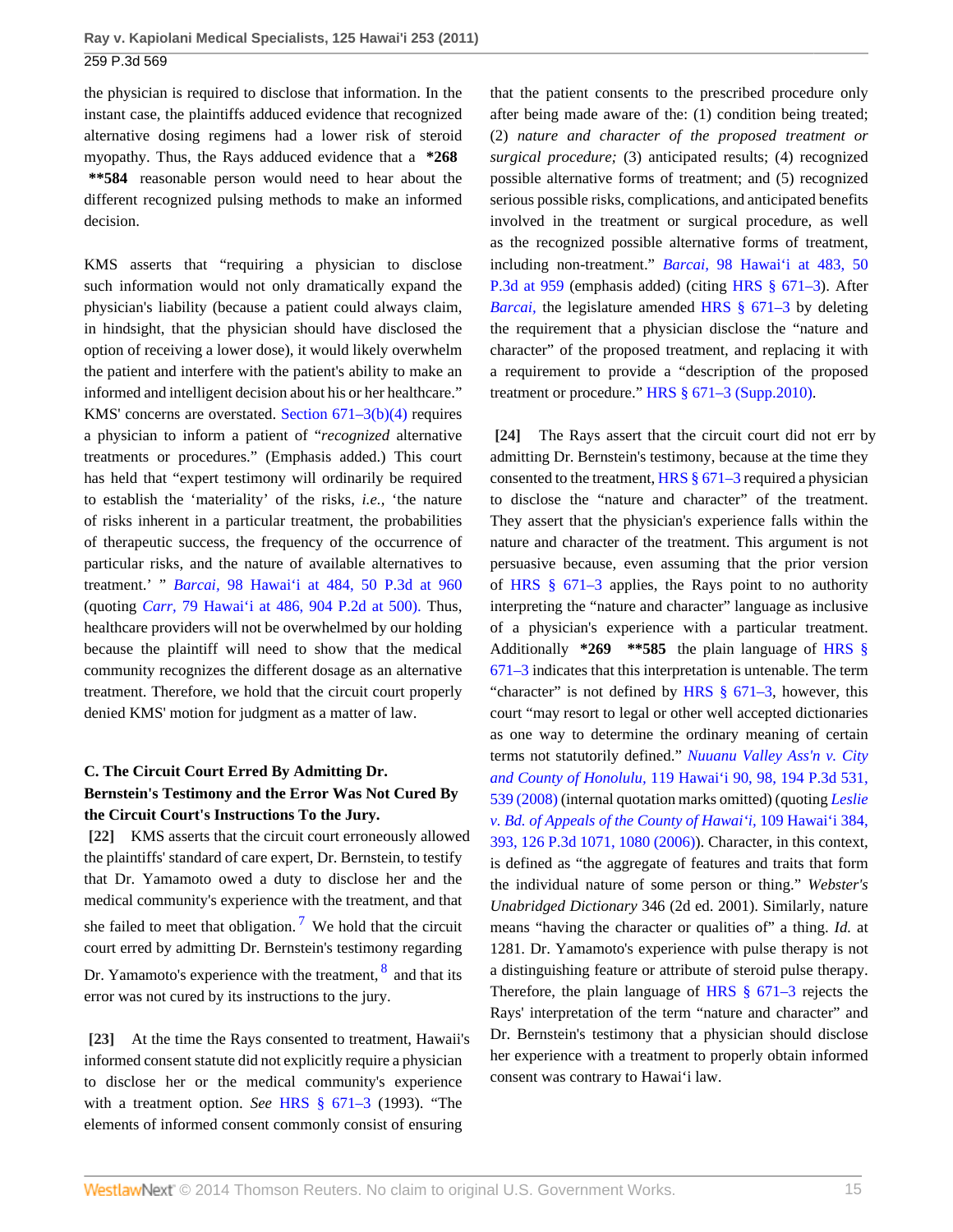<span id="page-15-1"></span><span id="page-15-0"></span>**[\[25\]](#page-3-2) [\[26\]](#page-4-0)** The circuit court's error in admitting Dr. Bernstein's testimony was not cured by its instructions to the jury. "When a court has admonished a jury to disregard an improper statement, the ordinary presumption is that the jury will do so." *[Chung v. Kaonohi Center Co.,](http://www.westlaw.com/Link/Document/FullText?findType=Y&serNum=1980142554&pubNum=661&fi=co_pp_sp_661_287&originationContext=document&vr=3.0&rs=cblt1.0&transitionType=DocumentItem&contextData=(sc.Default)#co_pp_sp_661_287)* 62 Haw. [594, 599, 618 P.2d 283, 287 \(1980\),](http://www.westlaw.com/Link/Document/FullText?findType=Y&serNum=1980142554&pubNum=661&fi=co_pp_sp_661_287&originationContext=document&vr=3.0&rs=cblt1.0&transitionType=DocumentItem&contextData=(sc.Default)#co_pp_sp_661_287) *abrogated on other grounds by, [Francis v. Lee Enterprises, Inc.,](http://www.westlaw.com/Link/Document/FullText?findType=Y&serNum=1999035860&pubNum=661&fi=co_pp_sp_661_717&originationContext=document&vr=3.0&rs=cblt1.0&transitionType=DocumentItem&contextData=(sc.Default)#co_pp_sp_661_717)* 89 Hawai'i [234, 244, 971 P.2d 707, 717 \(1999\)](http://www.westlaw.com/Link/Document/FullText?findType=Y&serNum=1999035860&pubNum=661&fi=co_pp_sp_661_717&originationContext=document&vr=3.0&rs=cblt1.0&transitionType=DocumentItem&contextData=(sc.Default)#co_pp_sp_661_717). However, "this court has held that when improper testimony is prejudicial to the opposing party, the ordinary presumption prevails 'only if there is a reasonable certainty that the impression upon the jury could be or was dispelled by the court's admonition.' " *[Id.](http://www.westlaw.com/Link/Document/FullText?findType=Y&serNum=1980142554&originationContext=document&vr=3.0&rs=cblt1.0&transitionType=DocumentItem&contextData=(sc.Default))* (quoting *Young v. Price,* [48 Haw. 22, 27, 395 P.2d 365,](http://www.westlaw.com/Link/Document/FullText?findType=Y&serNum=1964124120&pubNum=661&fi=co_pp_sp_661_368&originationContext=document&vr=3.0&rs=cblt1.0&transitionType=DocumentItem&contextData=(sc.Default)#co_pp_sp_661_368) [368 \(1964\)\)](http://www.westlaw.com/Link/Document/FullText?findType=Y&serNum=1964124120&pubNum=661&fi=co_pp_sp_661_368&originationContext=document&vr=3.0&rs=cblt1.0&transitionType=DocumentItem&contextData=(sc.Default)#co_pp_sp_661_368). In the instant case, Dr. Bernstein's testimony was referred to numerous times by multiple witnesses. For instance, Michael and Debbie Ray testified that they would not have consented to the treatment had they known Dr. Yamamoto's inexperience with it. Additionally, the curative instruction came nearly a month after the admission of Dr. Bernstein's testimony. Under these circumstances, the presumption does not apply because there was not a reasonable certainty that the impression could be or was dispelled by the court's admonition. *See id.* [at 599–600, 618](http://www.westlaw.com/Link/Document/FullText?findType=Y&serNum=1980142554&pubNum=661&fi=co_pp_sp_661_288&originationContext=document&vr=3.0&rs=cblt1.0&transitionType=DocumentItem&contextData=(sc.Default)#co_pp_sp_661_288) [P.2d at 288](http://www.westlaw.com/Link/Document/FullText?findType=Y&serNum=1980142554&pubNum=661&fi=co_pp_sp_661_288&originationContext=document&vr=3.0&rs=cblt1.0&transitionType=DocumentItem&contextData=(sc.Default)#co_pp_sp_661_288) (holding that the admission of testimony was cured by the trial court's instruction where "there was not a series of improper statements throughout the trial, nor was

the improper testimony allowed to stand, thereby permitting emotional and irrelevant testimony to influence the jury").

The Rays also assert that the cautionary instruction issued when Dr. Bernstein testified indicates that the jury "did not absorb [his] testimony uncritically." This argument is unpersuasive because the cautionary instruction did not tell the jury that Dr. Bernstein's testimony was inadmissible. Furthermore, the circuit court allowed multiple witnesses to refer to that testimony before issuing a curative instruction more than three weeks after the inadmissible testimony. Because the cautionary instruction was incomplete, it did not cure the circuit court's error. Therefore, we reverse the circuit court's judgment because Dr. Bernstein's inadmissible testimony about Dr. Yamamoto's experience with steroid pulse therapy was not cured by the circuit court's instructions to the jury.

#### **IV. CONCLUSION**

For the foregoing reasons, we vacate the circuit court's judgment and remand for a new trial.

#### **Parallel Citations**

259 P.3d 569

#### Footnotes

- <span id="page-15-2"></span>[1](#page-4-1) KMS also asserts that the circuit court erred by allowing rebuttal a sanction. In their cross-appeal, the Rays assert that: 1) the "court below erred in failing to grant a new trial based on an ambiguous jury may have mixed its award for physical pain and suffering with other forms of compensatory damages, resulting in [a] reduction of the verdict not authorized by law[;]" 2) the "court below erred when it declined to declare the cap imposed under [Haw.Rev.Stat. \[ \(HRS\) \] § 663–8.7](http://www.westlaw.com/Link/Document/FullText?findType=L&pubNum=1000522&cite=HISTS663-8.7&originatingDoc=I50d2a3f3b47511e093b4f77be4dcecfa&refType=LQ&originationContext=document&vr=3.0&rs=cblt1.0&transitionType=DocumentItem&contextData=(sc.Default)) unconstitutional and amend the judgment to reflect the jury's proper verdict[;]" and 3) the "court below erred when it declined to award prejudgment interest from the date Alyssa first suffered her serious and debilitating complication (January 2005) until the date of trial."
- <span id="page-15-3"></span>[2](#page-5-0) The claims against KMCWC were dismissed with prejudice.
- <span id="page-15-4"></span>[3](#page-9-4) The Rays assert that Dr. Futatsugi eventually came to the conclusion that steroids caused Alyssa's muscle weakness. The Rays cite to Dr. Yamamoto's summary of her discussions with Dr. Futatsugi to support this conclusion. This argument is not persuasive because Dr. Futatsugi testified that he was unsure of whether steroids caused Alyssa's muscle weakness.
- <span id="page-15-5"></span>[4](#page-10-6) The Rays also assert that KMS failed to produce expert testimony about an alternative cause for Alyssa's weakness. The Rays cite to cases holding that defendants attempting to prove an alternative cause of the plaintiff's injury must adduce expert testimony. *See Stinson v. England,* [69 Ohio St.3d 451, 633 N.E.2d 532, 538 \(1994\)](http://www.westlaw.com/Link/Document/FullText?findType=Y&serNum=1994110390&pubNum=578&fi=co_pp_sp_578_538&originationContext=document&vr=3.0&rs=cblt1.0&transitionType=DocumentItem&contextData=(sc.Default)#co_pp_sp_578_538) (holding that a defendant seeking to prove an alternative cause of the plaintiff's injury must "adduce expert testimony of its probable nature"); *Smith v. German,* [434 Pa. 47, 253 A.2d 107, 109 \(1969\).](http://www.westlaw.com/Link/Document/FullText?findType=Y&serNum=1969109820&pubNum=162&fi=co_pp_sp_162_109&originationContext=document&vr=3.0&rs=cblt1.0&transitionType=DocumentItem&contextData=(sc.Default)#co_pp_sp_162_109) The Rays' argument misses the point because KMS did not attempt to specifically attribute Alyssa's injury to an alternative cause. Instead, KMS raised doubt about whether Dr. Yamamoto's treatment caused Alyssa's injuries.
- <span id="page-15-6"></span>[5](#page-10-7) The Rays raise these arguments when asserting that the jury's finding of negligence was based on Dr. Yamamoto's failure to reassess the need for steroids after she administered the first pulse. We address these arguments in the context of whether the jury's verdict is irreconcilable because they are also relevant to that analysis.
- <span id="page-15-7"></span>[6](#page-13-4) The Rays also assert that KMS invited the error. It is unnecessary to reach this issue in light of our conclusion that KMS has waived it.